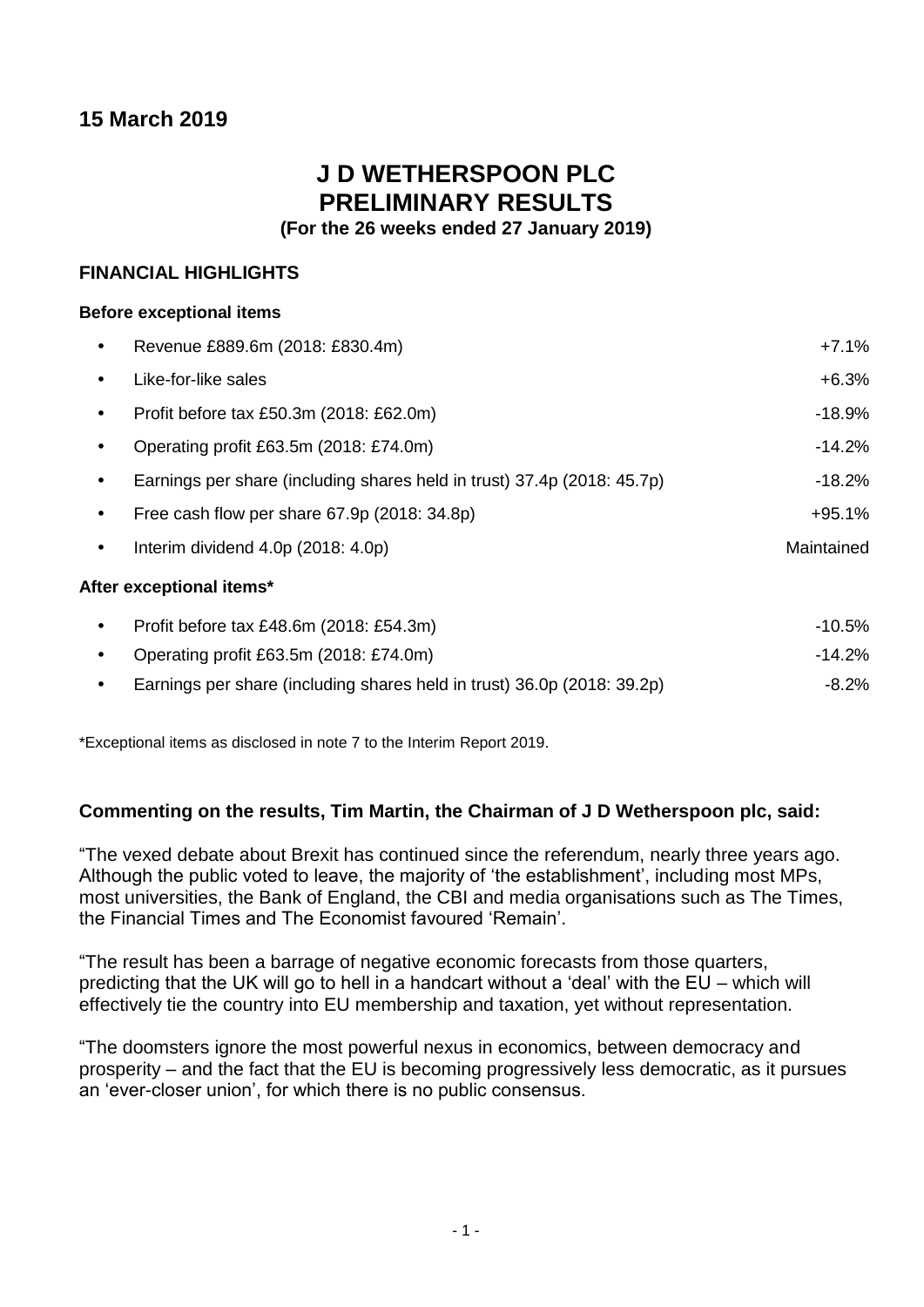"Previous referendum results on major constitutional issues have always been respected in the UK, but if parliament votes either for Theresa May's 'deal' (which keeps us in the EU by the back door) or to remain in the EU, the referendum result will not have been respected. This may well have significantly adverse economic consequences, as the country turns in on itself to endure months, or years, of stifling constitutional argument.

"In appendix 1 below can be found an excellent article on these issues from The Spectator magazine, by former Australian prime minister Tony Abbott. In appendix 2, there is a less good article by me, from the latest edition of Wetherspoon News.

"In the six weeks to 10 March 2019, like-for-like sales increased by 9.6%, helped by excellent weather this year and snow last year, and total sales increased by 10.9%.

"As previously indicated, costs in the second half of the year will be higher than those of the same period last year. The company anticipates an unchanged trading outcome for the current financial year."

Enquiries:

| John Hutson        | <b>Chief Executive Officer</b> | 01923 477777 |
|--------------------|--------------------------------|--------------|
| <b>Ben Whitley</b> | <b>Finance Director</b>        | 01923 477777 |
| Eddie Gershon      | Company spokesman              | 07956 392234 |

Photographs are available at: newscast.co.uk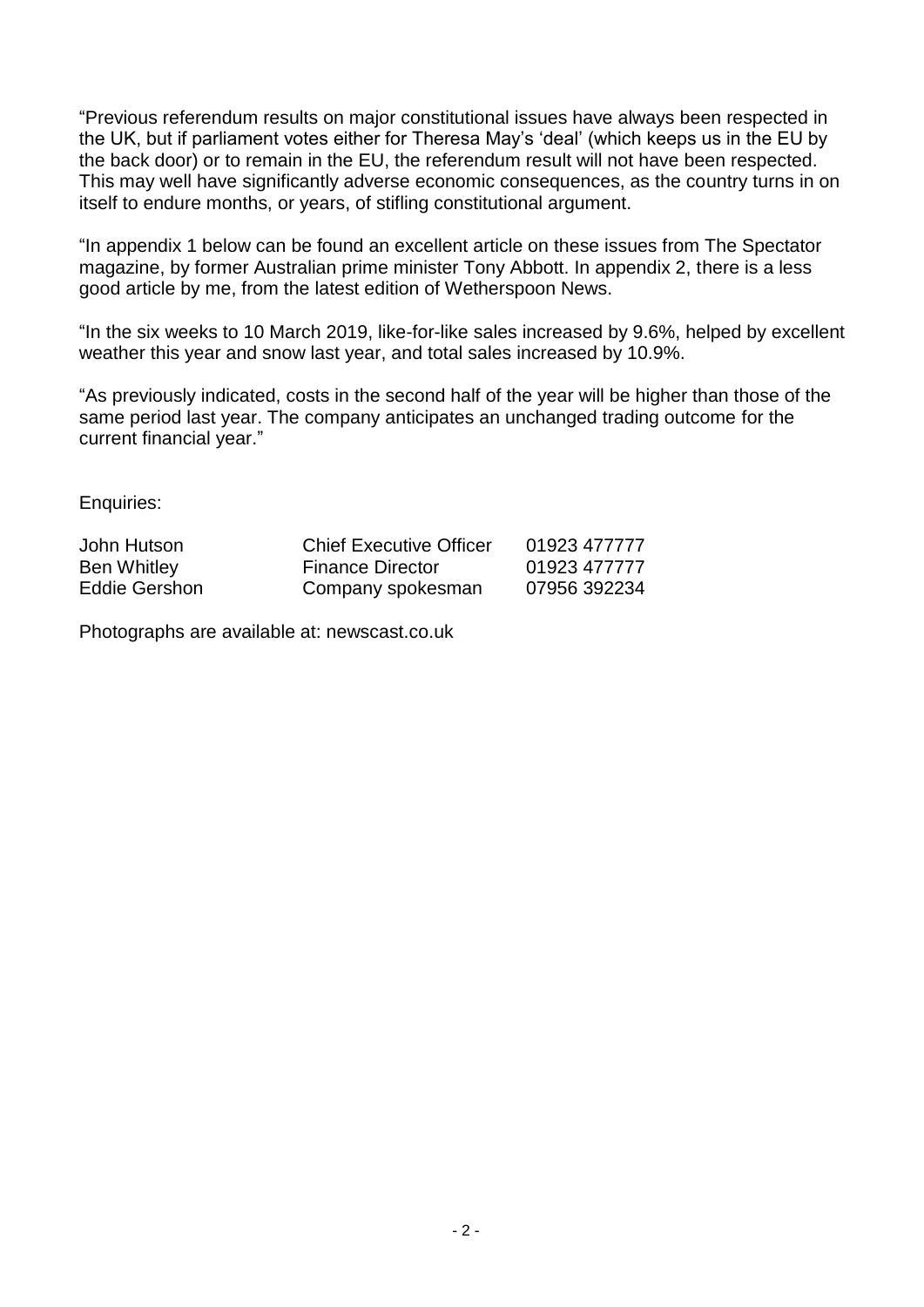# Notes to editors

- 1. J D Wetherspoon owns and operates pubs throughout the UK and Ireland. The Company aims to provide customers with good-quality food and drink, served by well-trained and friendly staff, at reasonable prices. The pubs are individually designed and the Company aims to maintain them in excellent condition.
- 2. Visit our website jdwetherspoon.com
- 3. This announcement has been prepared solely to provide additional information to the shareholders of J D Wetherspoon, in order to meet the requirements of the UK Listing Authority's Disclosure and Transparency Rules. It should not be relied on by any other party, for other purposes. Forward-looking statements have been made by the directors in good faith using information available up until the date that they approved this statement. Forward-looking statements should be regarded with caution because of inherent uncertainties in economic trends and business risks.
- 4. The annual report and financial statements 2018 has been published on the Company's website on 14 September 2018.
- 5. The current financial year comprises 52 trading weeks to 28 July 2019.
- 6. The next trading update will be issued on 8 May 2019.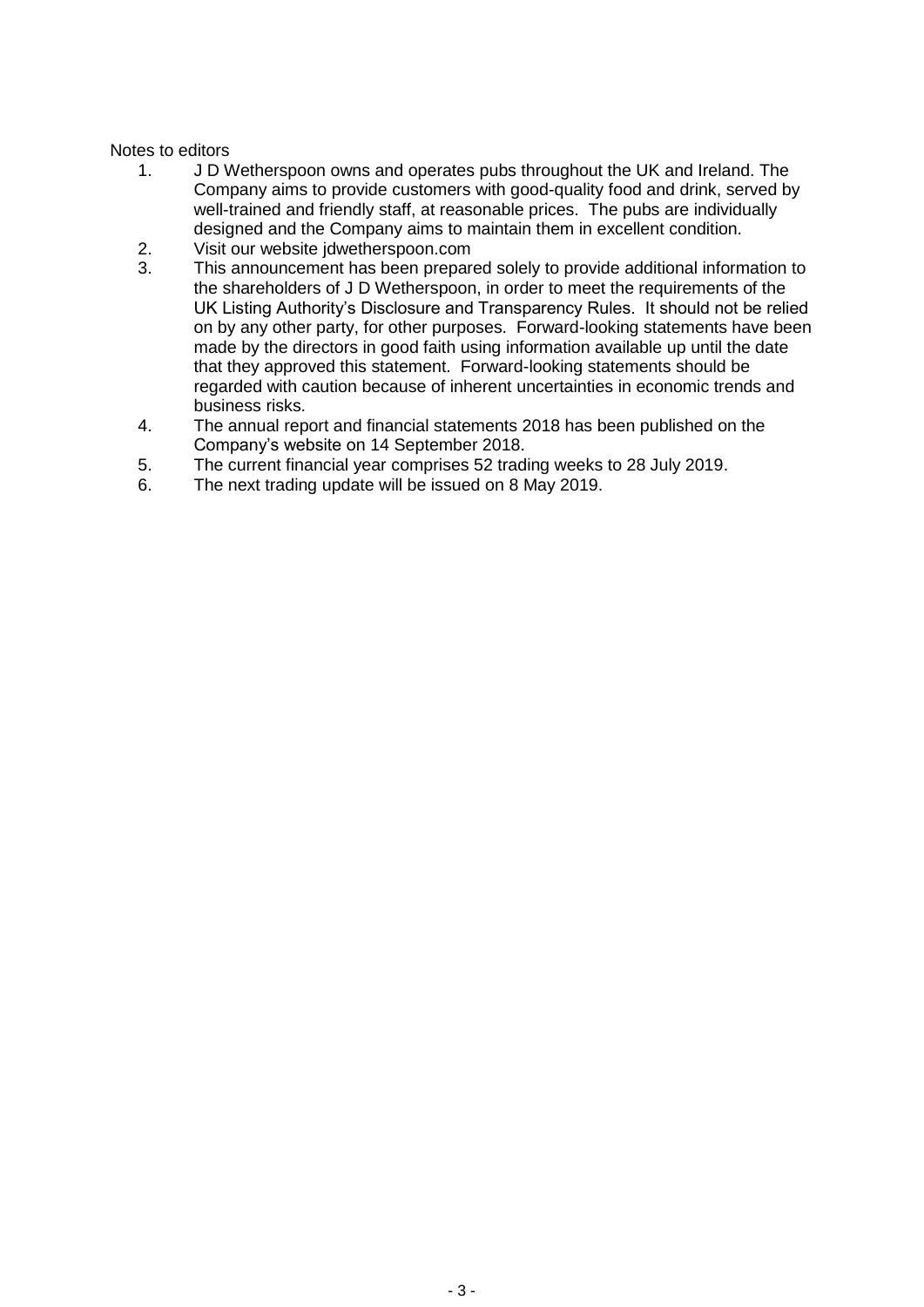# CHAIRMAN'S STATEMENT AND OPERATING REVIEW

In the 26 weeks ended 27 January 2019, like-for-like sales increased by 6.3%, with total sales increasing by 7.1% to £889.6m (2018: £830.4m).

Like-for-like bar sales increased by 5.9% (2018: 5.7%), food by 7.1% (2018: 6.9%) and fruit/slot machines by 5.7% (2018: 4.6%). Like-for-like hotel room sales increased by 0.3% (2018: 3.1%). Bar sales were 60.5% of total sales, food 35.9%, fruit/slot machines 2.5% and rooms 1.1%.

Operating profit decreased by 14.2% to £63.5m (2018: £74.0m). The operating margin was 7.1% (2018: 8.9%). Profit before tax and exceptional items decreased by 18.9% to £50.3m (2018: £62.0m). Lower profit in the period was due to cost increases in areas including labour (+£33.0m), repairs (+£3.7m), utilities (+£2.5m), interest (+£3.3m) and depreciation (+£2.4m).

Earnings per share, including shares held in trust by the employee share scheme, and before exceptional items, decreased by 18.2% to 37.4p (2018: 45.7p).

As illustrated in the table in the tax section below, the company paid taxes of £375.6m in the period under review (2018: £356.1m), which is 27.4% higher than five years ago.

Net interest was covered 4.0 times by profit before interest, tax and exceptional items (2018: 5.5 times), as a result of higher interest charges and lower profits. Total capital investment was £95.5m in the period (2018: £61.4m). £55.7m was spent on freehold reversions of properties where Wetherspoon was the tenant (2018: £7.5m), £24.9m on existing pubs (2018: £35.1m) and £14.8m on new pub openings and extensions (2018: £18.8m).

Exceptional items totalled £1.6m (2018: £6.8m). Two pubs were sold or closed in the period, as part of the disposal programme. There was a £0.3m (2018: £5.9m) loss on disposal and an impairment charge of £0.8m (2018: £1.1m). The cash effect of the exceptional charges was an outflow of £0.7m.

Free cash flow, after capital investment of £26.1m in existing pubs (2018: £35.0m), £9.0m for share purchases for employees (2018: £7.9m) and payments of tax and interest, was £71.7m (2018: £36.8m). Free cash flow per share increased by 95.1% to 67.9p (2018: 34.8p). The increase was due mainly to the timing of supplier payments, expected to reverse by the year end, and to lower investment in existing pubs.

# **Dividends**

The board declared an interim dividend of 4.0p per share for the current interim financial period ending 27 January 2019 (2018: 4.0p per share). The interim dividend will be paid on 30 May 2019 to those shareholders on the register at 3 May 2019.

# **Corporation tax**

We expect the overall corporation tax charge for the financial year, including current and deferred taxation, to be approximately 21.4% before exceptional items (2018: 22.0%). This reduction is due primarily to decreases in the amounts of non-qualifying depreciation and expenditure not allowable for tax purposes.

As in previous years, the company's tax rate is higher than the standard UK tax rate, owing mainly to depreciation which is not eligible for tax relief.

# **Share buybacks**

During the half year, no shares were repurchased by the company for cancellation (2018: £51.6m).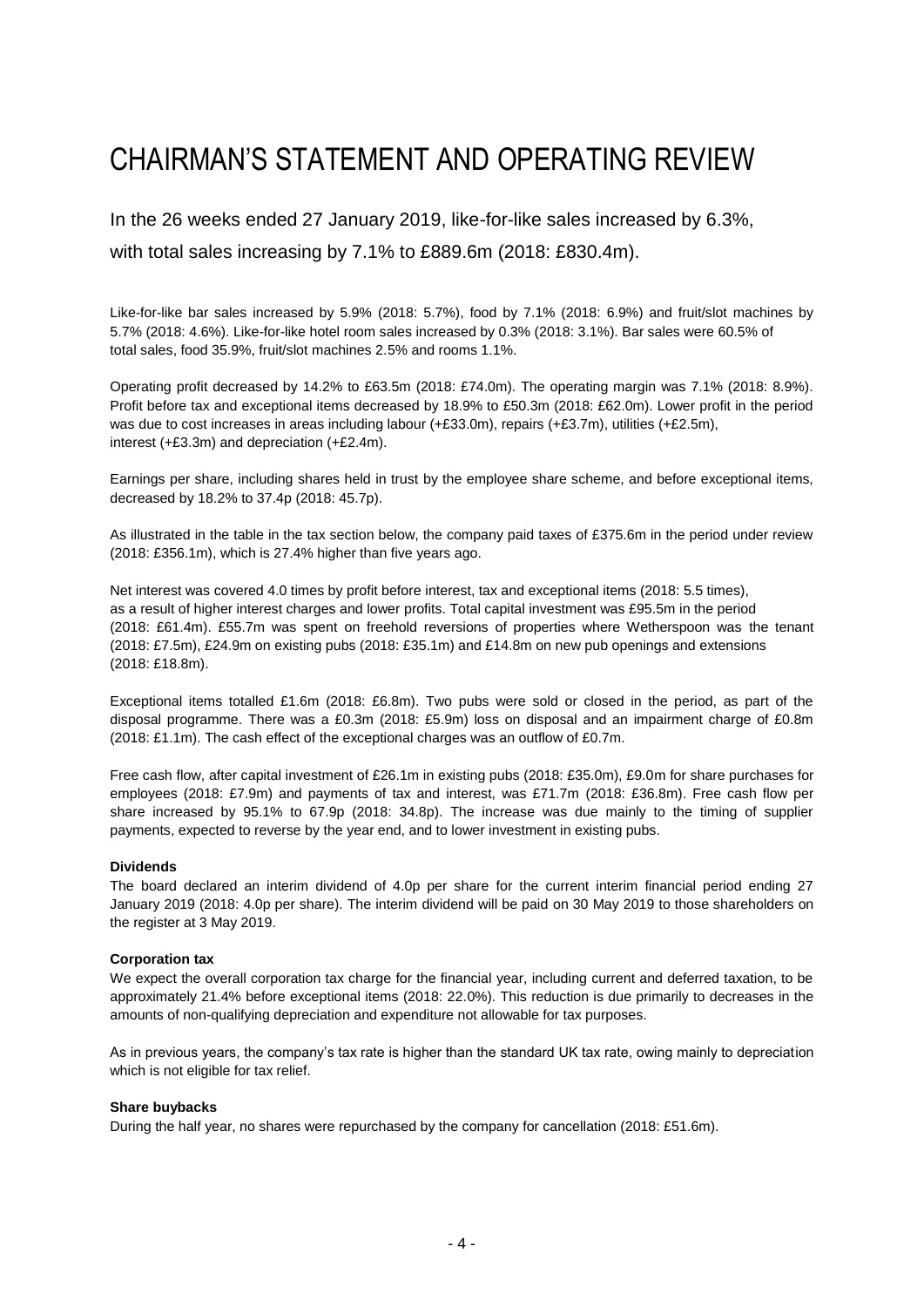# **Financing**

As at 27 January 2019, the company's net debt, including bank borrowings and finance leases, but excluding derivatives, was £724.0m, a decrease of £2.2m, compared with that of the previous year end (2018: £726.2m).

The net-debt-to-EBITDA ratio was 3.47 times at the period end (29 July 2018: 3.39 times).

On 22 January, the company entered into a new five-year banking agreement which extends its total facilities, excluding finance leases, from £860m to £895m.

As previously stated, it is intended that the company's net-debt-to-EBITDA ratio will be around 3.5 times for the foreseeable future. The ratio might rise for a temporary period, if there were, for example, a sudden deterioration in trading, in which instance the company would seek to reduce the level in a timely manner. Insofar as it is possible to generalise, the board believes that debt levels of between 0 and 2 times EBITDA are a sensible long – term benchmark. A higher level of debt may be justifiable – at times when interest rates are low and other factors are favourable.

# **Property**

During the period, we opened two new pubs and closed six, bringing the number open at the period end to 879. Following a review of our estate, in recent years, we placed around 100 pubs on the market, most of which have now been sold.

10 years ago our freehold/leasehold split was 41.7/58.3%. At the half year end it was 60.2/39.8%.

# **UK taxes and regulation**

Pubs and restaurants pay proportionally far higher levels of UK tax than do supermarkets. The main disparity relates to VAT (value added tax), since supermarkets pay no VAT in respect of their food sales, whereas pubs pay 20%, enabling supermarkets to subsidise their alcoholic drinks prices. Pubs also pay approximately 18p per pint in respect of business rates, while supermarkets pay less than 2p per pint.

In addition, the government has, in recent years, introduced both a 'late-night levy' and additional fruit/slot machine taxes, further reducing the competitive position of pubs in relation to supermarkets.

The tax disparity with supermarkets is unfair. Pubs create significantly more jobs and more taxes per pint or per meal than do supermarkets and it does not make social or economic sense for the UK tax régime to favour supermarkets. We acknowledge the need for companies to pay a reasonable level of tax, but hope that legislators will make prompt progress in creating a level playing field for all businesses which sell similar products.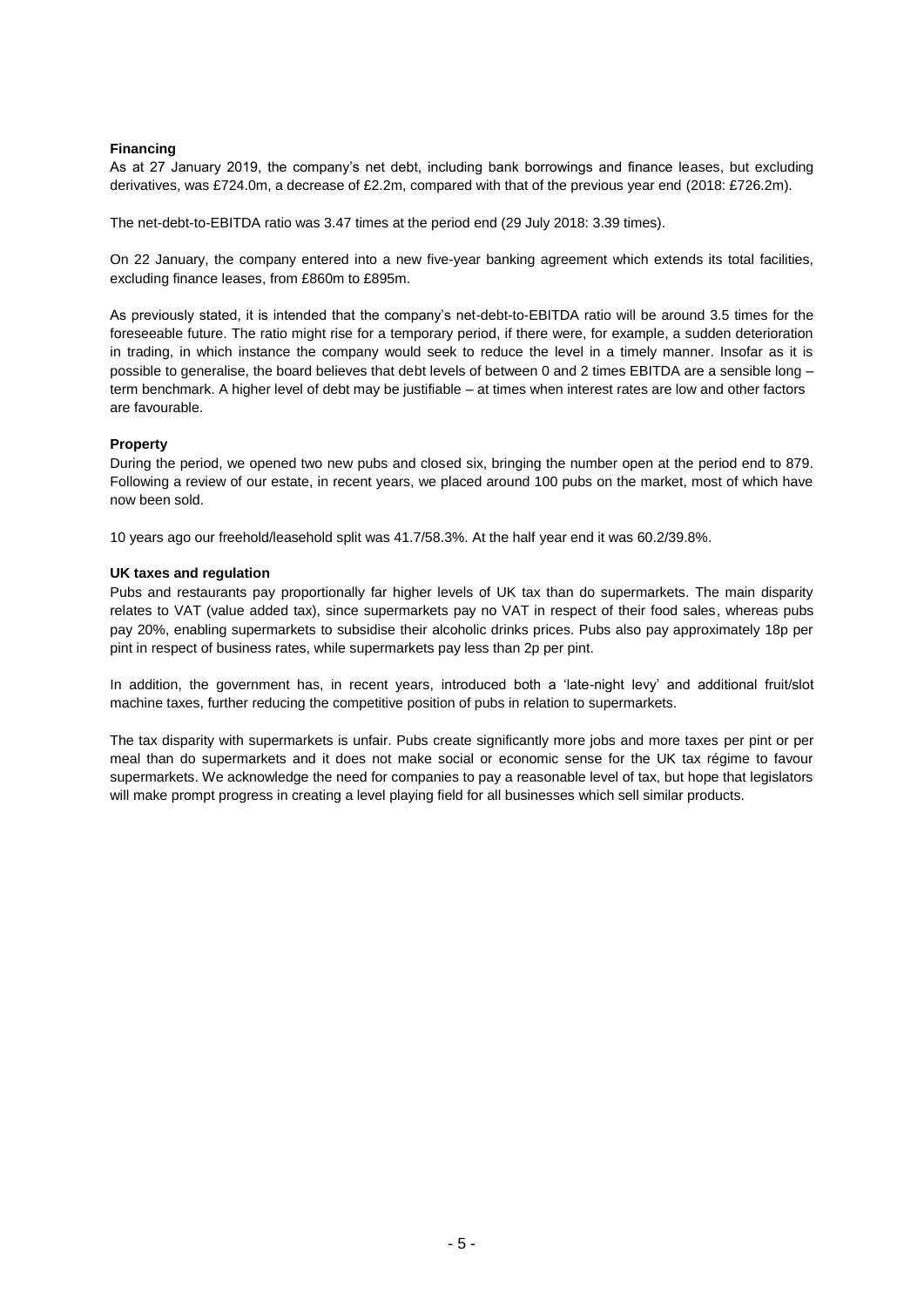The taxes paid by Wetherspoon in the period under review were as follows:

| <b>First half</b>                 | 2019  | 2018  |
|-----------------------------------|-------|-------|
| (estimate – UK only)              | £m    | £m    |
| VAT                               | 175.5 | 162.5 |
| Alcohol duty                      | 86.2  | 85.4  |
| PAYE and NIC                      | 59.0  | 54.1  |
| <b>Business rates</b>             | 28.7  | 27.5  |
| Corporation tax                   | 8.5   | 12.2  |
| Fruit/slot machine duty           | 5.5   | 5.2   |
| Climate change levy               | 5.2   | 4.5   |
| Stamp duty                        | 2.6   | 0.3   |
| Sugar tax                         | 1.5   |       |
| Carbon tax                        | 1.4   | 1.7   |
| Fuel duty                         | 1.1   | 1.0   |
| Premises licences and TV licences | 0.4   | 0.4   |
| Landfill tax                      |       | 1.3   |
| <b>TOTAL TAX</b>                  | 375.6 | 356.1 |
| Tax per pub (£000)                | 427.3 | 402.0 |
| Tax as % of sales                 | 42.2% | 42.9% |
| Pre-exceptional profit after tax  | 39.5  | 48.2  |
| Profit after tax as % of sales    | 4.4%  | 5.8%  |

## **Further progress**

As previously highlighted, the company's philosophy is to try continuously to upgrade as many areas of the business as possible.

The Food Standards Agency, in association with local authorities, regularly inspects licensed and other food businesses in the UK and awards marks from zero to five, according to the standards it finds.

Currently, 97.6% of our pubs have obtained the maximum five rating (2018: 92.0%), under the FSA scheme, with 99.5% of pubs receiving a rating of four or above (2018: 98.0%). This record reflects extremely hard work by our central catering, audit and operations team, as well as by the excellent teams in our pubs.

We have again been recognised, for the 16th year in a row, as a 'Top Employer UK' by the Top Employers Institute, in association with the Guardian newspaper.

A pub company is only as good as its employees – and Wetherspoon recognises this through its bonus and training schemes. Of our pub employees, 91% received a bonus in the period under review, which totalled £21m, equal to 53% of our net profits, and hundreds of employees underwent training at our various 'academies' for pub, kitchen and shift managers, as well as for other grades of employee.

In addition, the company runs a government-approved apprenticeship scheme and participates in a professional management diploma and degree course, in conjunction with Leeds Beckett University.

#### **Corporate governance**

As Warren Buffet has said, it is easy to criticise corporate governance rules, but more difficult to say what should replace them.

However, it is obvious that the current rules are ineffective, in many respects, since the catastrophes and abuses which they were designed to prevent have continued in recent decades.

For example, some of the major banks in the UK effectively became insolvent in the global financial crisis, in spite of the compliance of their boardrooms with the major tenets of corporate governance guidance.

In the pub world, the compliance, in the past, of the major pubcos may have increased their susceptibility to the groupthink for which the City is notorious – leading to excessive borrowings under the guise of 'efficient balance sheets'.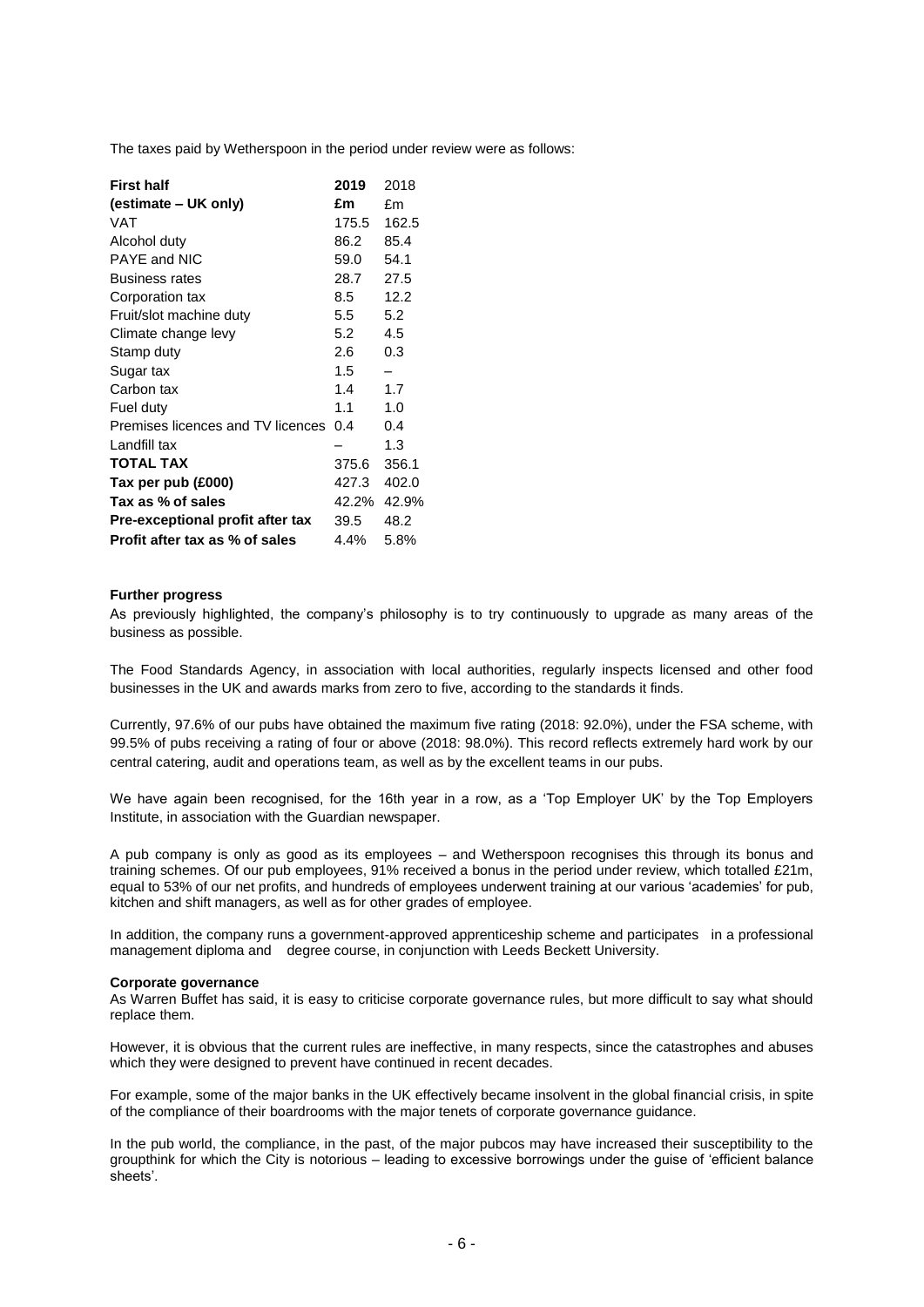Paradoxically, non-compliant family brewers, historically sceptical of governance rules, were more sensible, eschewing the debt fashion which laid low their bigger rivals.

In summary, Wetherspoon's critique of corporate governance rules has been:

 The nine-year rule for non-executives is absurd, since it 'institutionalises' inexperience. It is doubtful whether there is a non-executive director on a major bank board today, for example, who was there during the last financial crisis.

■ The obsession with targets for bonuses is often counterproductive. EPS targets tend to incentivise the short term at the expense of the long term. For example, the world of pubs is plagued by underspending on areas such as labour and repairs, often disguised as 'good cost control', which eventually undermines the fabric of any business.

■ The 'comply or explain' ethos is not observed, in reality, by many organisations which advise institutions on corporate governance. Wetherspoon has regularly explained its reasons for non-compliance – which have not been contradicted. However, compliance organisations have consistently ignored the explanations and advised clients to vote against my own job as chairman, or to abstain. A similar approach has been taken to nonexecutives who have been directors for more than nine years.

The prohibition which relates to chief executives becoming chairman is often counterproductive.

If a chief executive has run a business very well for many years, it can be advantageous to retain that experience. Warren Buffet's retention of Tony Nicely as the chair of GEICO, America's second-largest insurer, is an interesting case in point (see appendix 3).

In summary, the above points have been made to many shareholders over the years. We will make the case again to our major shareholders in the near future.

## **Current trading and outlook**

The vexed debate about Brexit has continued since the referendum, nearly three years ago. Although the public voted to leave, the majority of 'the establishment', including most MPs, most universities, the Bank of England, the CBI and media organisations such as The Times, the Financial Times and The Economist favoured 'Remain'.

The result has been a barrage of negative economic forecasts from those quarters, predicting that the UK will go to hell in a handcart without a 'deal' with the EU – which will effectively tie the country into EU membership and taxation, yet without representation.

The doomsters ignore the most powerful nexus in economics, between democracy and prosperity – and the fact that the EU is becoming progressively less democratic, as it pursues an 'ever-closer union', for which there is no public consensus.

Previous referendum results on major constitutional issues have always been respected in the UK, but if parliament votes either for Theresa May's 'deal' (which keeps us in the EU by the back door) or to remain in the EU, the referendum result will not have been respected. This may well have significantly adverse economic consequences, as the country turns in on itself to endure months, or years, of stifling constitutional argument.

In appendix 1 below can be found an excellent article on these issues from The Spectator magazine, by former Australian prime minister Tony Abbott. In appendix 2, there is a less good article by me, from the latest edition of Wetherspoon News.

In the six weeks to 10 March 2019, like-for-like sales increased by 9.6%, helped by excellent weather this year and snow last year, and total sales increased by 10.9%.

As previously indicated, costs in the second half of the year will be higher than those of the same period last year. The company anticipates an unchanged trading outcome for the current financial year.

**Tim Martin** Chairman 14 March 2019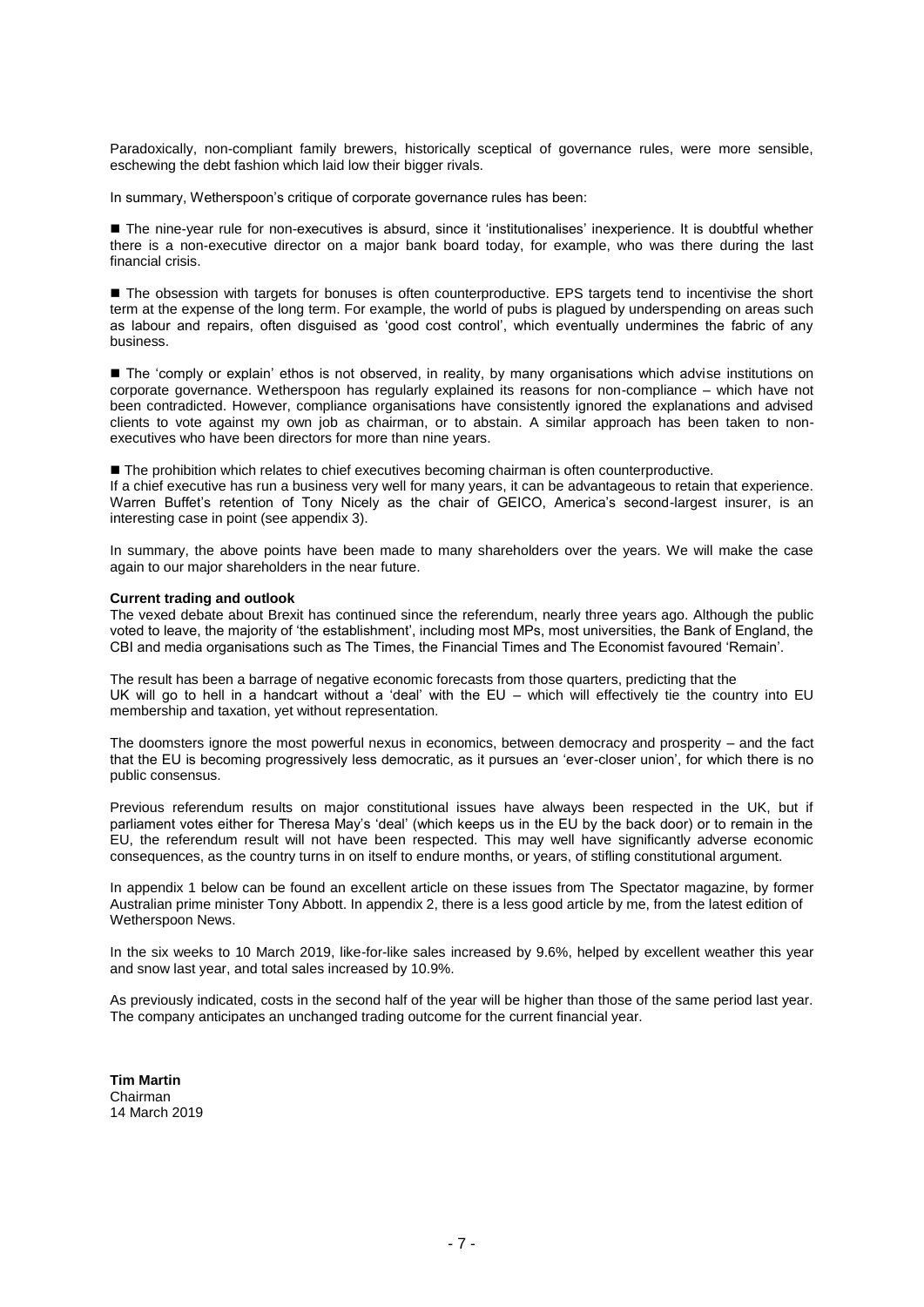# **Appendix 1 – Tony Abbott, 2 March 2019, The Spectator**

# **"No deal? No problem**

# **Britain must – and can – hold its nerve**

Britain, we're led to be believe, is heading for the worst catastrophe in its history. Officialdom is warning that a nodeal Brexit would mean trucks backed up for miles at Dover, chaos at airports, a special poverty fund to cope with the fallout and – horror! – a shortage of Guinness. So apparently the country that saw off Hitler, the Kaiser, Napoleon and the Spanish Armada is now paralysed with fear at the very thought of leaving the EU.

Here in Australia, this story just doesn't fit with the Britain that we know. A disorderly Brexit would mean, at most, a few months of inconvenience. Perhaps some modest transition costs. But these difficulties would quickly pass. By far the more serious threat comes from Britain caving in and agreeing to a bad deal that imposes most of the burdens of EU membership but with few of the benefits. Or, almost as bad, a Brexit delay that would keep the UK as a tethered goat – while the EU shows how it will humiliate any country with the temerity to leave. For Britain to lose its nerve now would represent failure on an epic scale.

Theresa May was quite correct two years ago when she said that no deal was better than a bad deal. What she should have known, even then, was that a bad deal was all that Britain was ever going to get from an EU with a vested interest in ensuring that no country ever leaves. The error all along has been not explaining the terms on which Britain wanted to leave. And not preparing to implement those terms unilaterally, given the near certainty that no satisfactory deal would be negotiated in advance.

As a former prime minister of a country that has a perfectly satisfactory 'no deal' relationship with the EU, let me assure you: no deal would be no problem. Or at least no problem that Britain couldn't quickly take in its stride. Especially if Britain is ready to keep tariff- and quota-free entry of European goods, and recognise their standards. That's what you need for easy trade and Britain has the power to do this unilaterally. You don't need Michel Barnier's permission.

Might there be queues at Calais? Perhaps, if a vengeful EU imposed one-sided tariff and regulatory burdens on Britain. But there need be no queues at Dover. If there were, it would be the EU and not the United Kingdom that would be responsible for any hard border, including one with Ireland. (Which, of course, would never be erected: it's a bluff.) If Britain did its best – and even if the EU did its worst – the problems would be on the EU side of the border. In the longer run, the EU would clearly be the loser from spitefully jacking up the cost of the British goods and British services that its citizens currently enjoy. Just in time for the EU elections.

A no-deal relationship with the EU has not stopped Australia doing about US\$70 billion worth of trade with the EU in goods and services. This is about 15 per cent of our total trade, and it makes the EU our second biggest overall trade partner. Of this, about \$20 billion is with Britain – on your own, you are our fifth biggest trade partner. And this is without any special trade deal, just bonds of history and affection. It must baffle the pundits, but Australia trades with the EU (and with Britain) without being part of any customs union.

Yes, our exports to the EU do face tariffs. But the World Trade Organisation rules impose strict caps on these tariffs: the same rules that would protect Britain. Under these terms, Australian trade with the EU has grown by about 1.4 per cent a year over the past decade.

Hard borders are an inconvenience, but they're hardly insurmountable. Think of Oakridge Chardonnay or Hill of Grace Shiraz, shipped to you half way around the globe for a better price (and taste) than rivals from France. How? Why? It's the miracle of trade. People overcome barriers.

If Britain unilaterally declared that post-Brexit trade with the EU would be tariff-free and quota-free – and that there would be full mutual recognition of standards and credentials – there's every chance that the EU would swiftly do likewise. Because that's exactly what happens now; it would involve no damage or disruption to anyone. Throw in provisions for routine movement of people for well-paid work, not welfare, and you'd have a good clean Brexit. Britain would still be economically integrated with the countries of Europe, but also entirely free to chart its own course in its dealings with the wider world.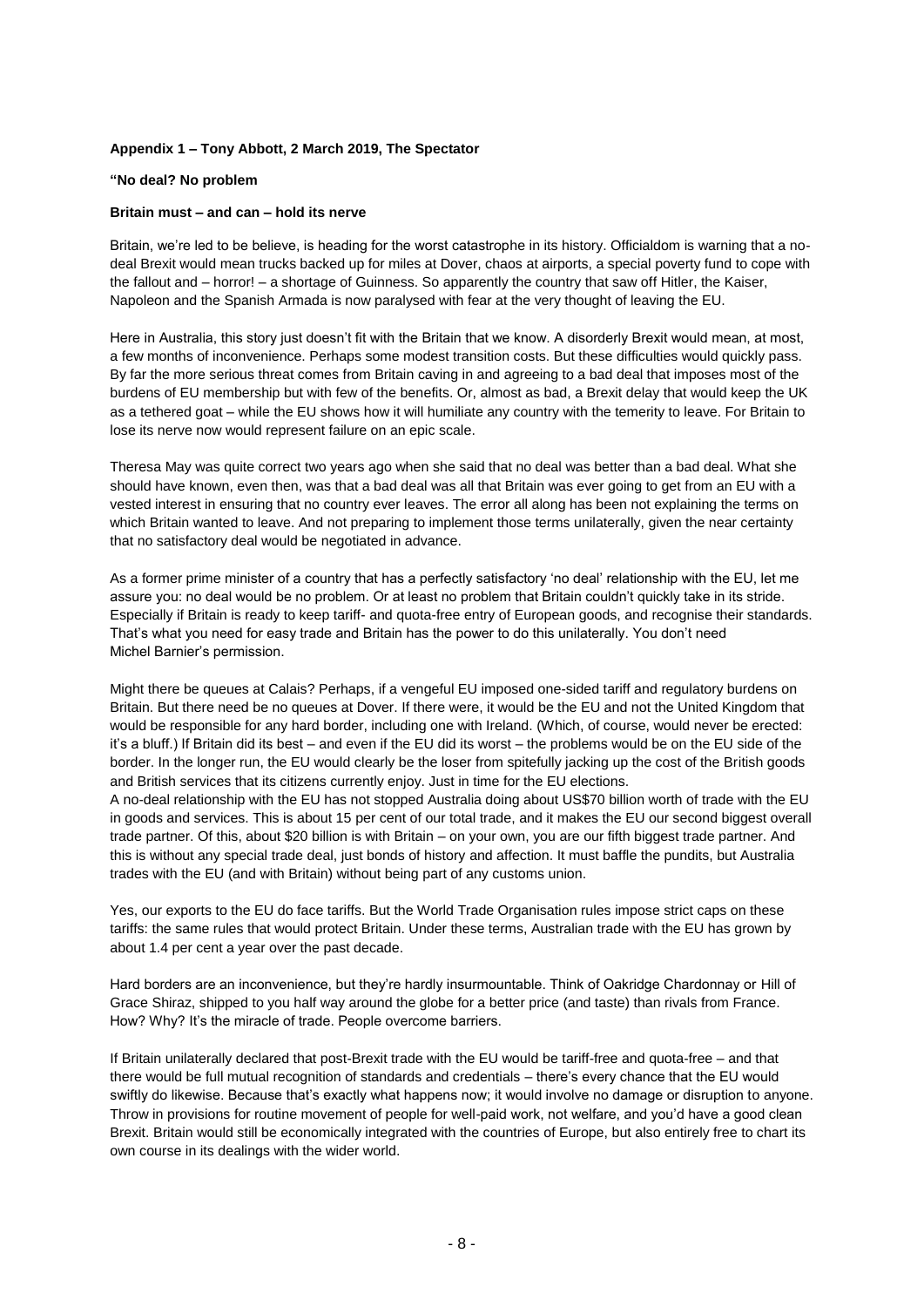All along, the real difficulty has not been negotiating Brexit. It has been the neurotic anxiety of the official political class about leaving the European project, which they see somehow as a civilising force. The Brexit vote was possibly the greatest ever vote of confidence in the project of the United Kingdom. It was a reminder of the global leadership that Britain has historically provided. The risk you face now isn't no-deal Brexit, but rather the official class losing its nerve and proving incapable of quickly resolving this muddle. If that happens, it would be hard to take Britain seriously again."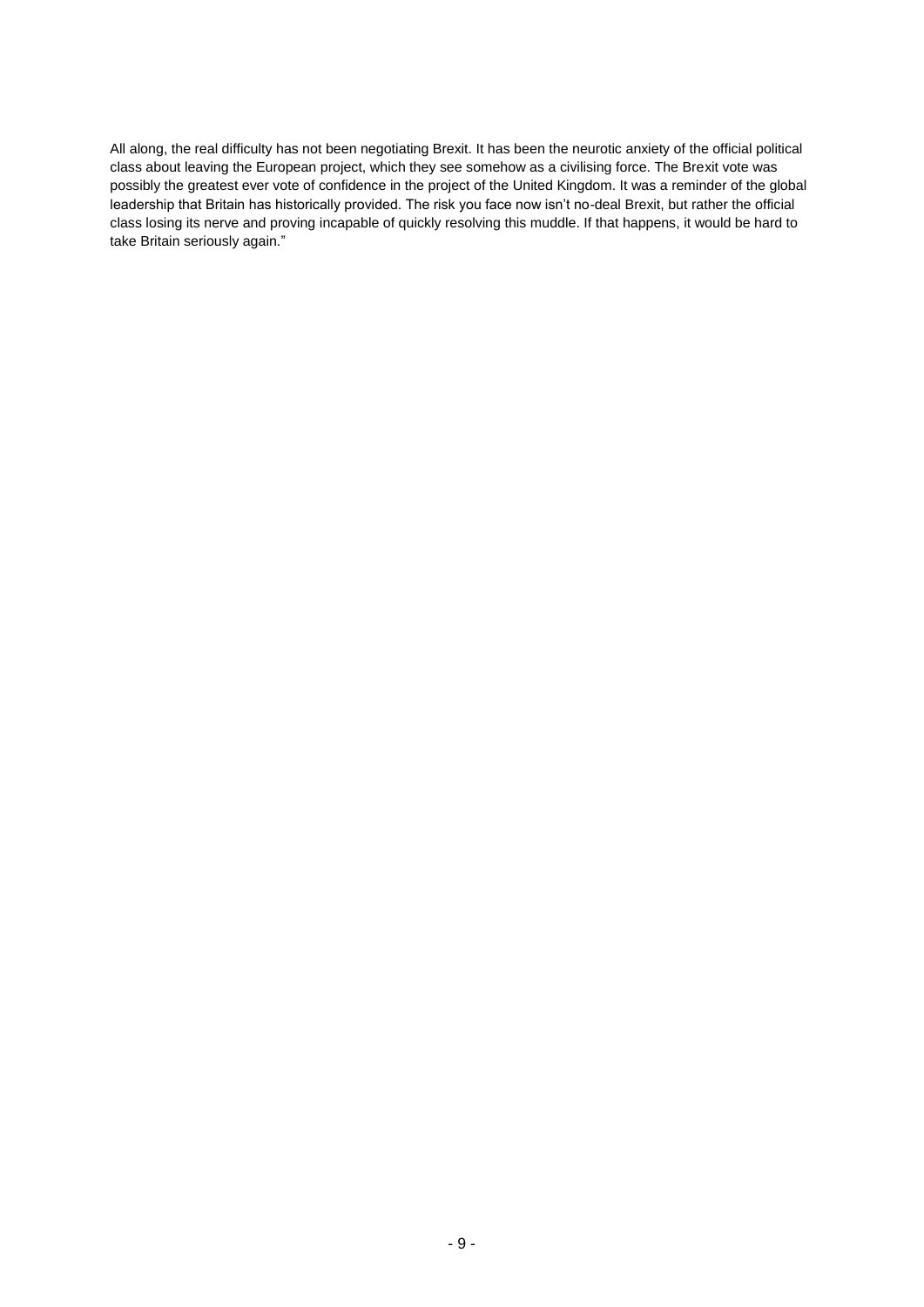# **Appendix 2 – Tim Martin, spring 2019, Wetherspoon News**

**"The Oxbridge orthodoxy, led by Theresa May, is undermining democracy in the UK –** *even though a small minority of its peers are democracy's best advocates.*

During the debate about whether the UK should join the euro, about 20 years ago, I said that most advocates of the experimental currency were older Oxbridge males, for whom Europeanism, disdainful of democracy, was a type of religion: Heseltine, Howe, Mandelson, Clarke, Blair and many others – plus their counterparts in the CBI, the Financial Times, the media generally and in boardrooms.

The religious aspect was evident from their promotion of the euro – despite the failure of its predecessor, the disastrous exchange rate mechanism (ERM).

The ERM had tried to join European currencies together in a tight band, by adjusting interest rates.

To keep up with the German Deutsche Mark, UK interest rates rose all the way to 15% by September 1992, at which point the ERM fell apart, but, in the meantime, the cost of mortgages and business loans had doubled, causing economic mayhem, recession, negative equity, unemployment and widespread bankruptcies.

## **Democratic**

Surely, no one could be daft enough to want to join the euro, the successor to the failed ERM, losing democratic control of interest rates and government budgets in the process?

Oh yes they could! It was at that point that many people understood that Europeanism involved a type of religious conviction, rather than pragmatic politics or economics.

Luckily for the UK, the public, following a long and bitter debate, rejected the euro out of hand – and the UK economy has subsequently greatly outperformed the eurozone, which has been beset by high unemployment, low growth rates and, consequently, radicalised politics.

I thought of the history of the ERM and the euro when I appeared on BBC Politics Live, in December 2018, with Vicky Ford, the Conservative MP for Chelmsford, Rushanara Ali, the Labour MP for Bethnal Green and Bow and Sonia Sodha, chief leader writer at the Observer.

In response to a question from Jo Coburn, the interviewer, I said that the EU was a protectionist system which charged import taxes (tariffs) on over 12,000 goods, including rice, oranges, coffee, New World wine and children's clothes.

I added that MPs have the power to end these tariffs, reducing prices for constituents, without loss to the government, since tariff income is today remitted to Brussels – provided that parliament's rights are not signed away in a 'deal'.

The interviewer said: "Everyone [in the studio] is saying that's not true. Sonia Sodha, a disciple of Brussels religiosity, said: "It's just wrong to say the EU is protectionist… the EU is not protectionist. It's ridiculous to argue that [it is]."

The MPs, Ms Ford and Ms Ali strongly supported this view.

Yet the undisguised protectionist nature of the EU is crystal clear and it is not possible to articulate a coherent view as to our future trading relationship with the EU, unless the existing system, which keeps shop prices artificially high, is understood.

How could a senior journalist, and MPs representing their parties on national television, not understand basic facts about the customs union?

The answer, I'm afraid, is the same as it was 20 years ago.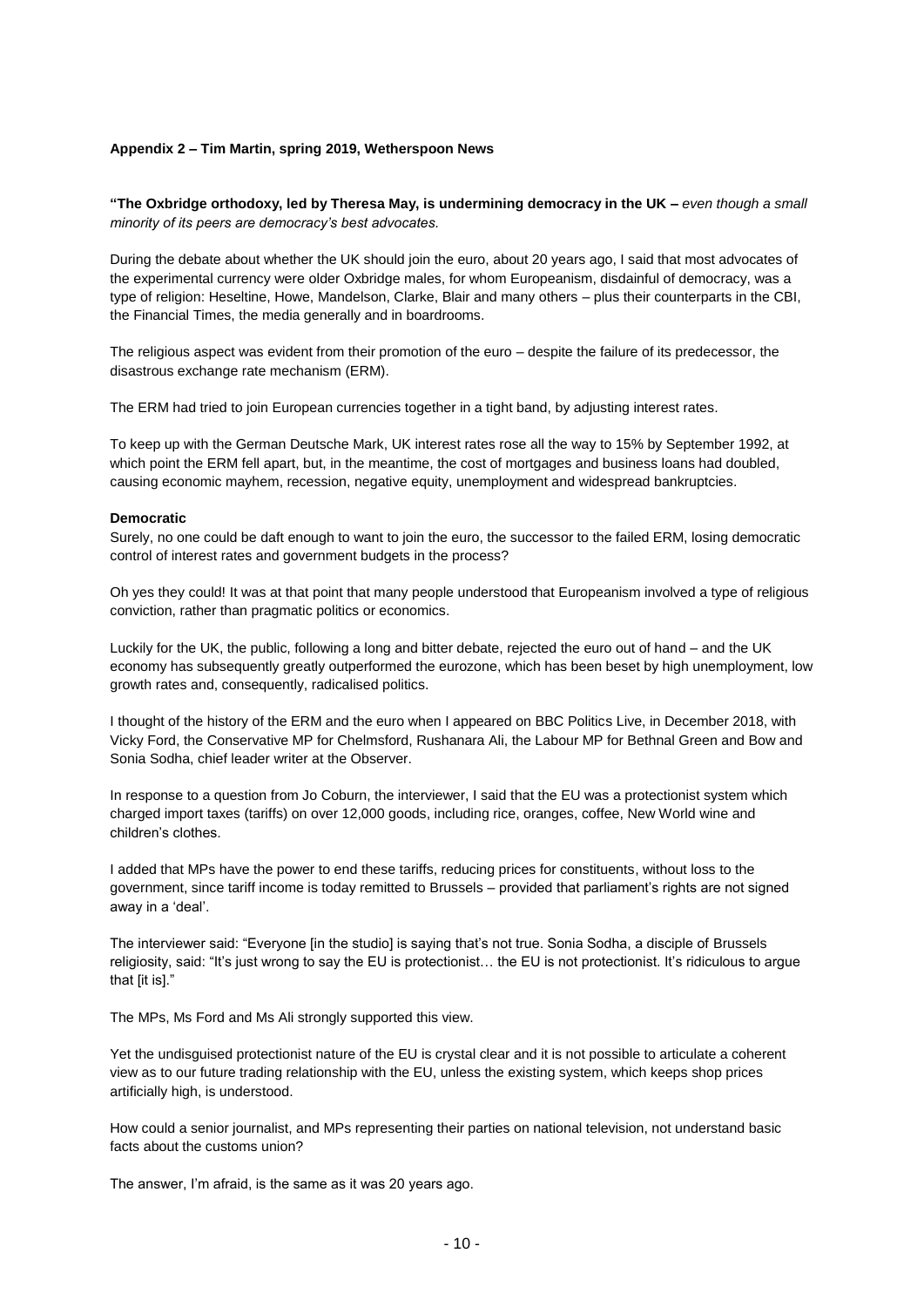For many people, and all three panellists are graduates of Oxford University, Europeanism is a secular religion which blinds adherents to reality.

# **Protective**

Just as the failure of the ERM was not seen by Blair and others as a reason to avoid its successor, the euro, for these panellists today, the existence of a vast number of protective tariffs doesn't mean the EU is protectionist.

The worry is that pro-Remain ideologues are in charge of our proposed exit from the EU – and they don't believe in it and fully intend to thwart it.

Just look at Theresa May's closest team. Chief of Staff Gavin Barwell, Chief Brexit Negotiator Olly Robbins, 'deputy prime minister' David Lidington, Attorney General Geoffrey Cox, Chancellor Philip Hammond and so on – all Remainers… and all Oxbridge.

# **Trade**

Personally, I was baffled in October last when the President of the European Council, Donald Tusk, said that he had, from the beginning, offered a free-trade deal  $-$  a 'Canada plus plus plus'  $-$  to the UK.

Surely, this was a solution in the best interests of all parties?

So, why had Theresa May turned it down and tried, instead, to railroad through her wretched Chequers deal, which would keep us indefinitely in the customs union – and, therefore, in effect, in the EU?

The answer, my friends, was blowing in the wind, but only became clear to me when I read a great article by Charles Moore of The Daily Telegraph (2 February 2019).

As Moore says, Mrs May and her main advisers simply don't want to leave the EU.

And her chosen tactic is to keep us indefinitely in the customs union and as near as dammit in the EU, by using the Irish backstop as superglue.

This may have been obvious to some, but when Mrs May promised to implement the referendum result, many of us mistakenly took her at her word.

Some may say that I'm exaggerating the Oxbridge influence, since many of the most articulate advocates for independence from the EU attended those universities.

That is true, up to a point, but Oxbridge Brexiteers are a nonconformist minority, as rare among their peers as rocking horse manure.

# **Threat**

In my opinion, Europeanism has become a Moonie-like cult at those universities, oblivious to increasing democratic shortfalls in the EU and consequently the greatest threat to our democracy today.

So, the battle, as the revered Dan Maskell used to say, is well and truly joined (two all, Wimbledon final, McEnroe v Borg).

On one side, we have Theresa May, her Oxbridge acolytes and two-thirds of parliament; on the other, one-third of parliament and the people.

Who will win? In the end, it has to be the people.

For the EU is heading in the wrong direction, since, without greater democracy, in the world, as well as in the UK, the future of humanity is surely in doubt."

Tim Martin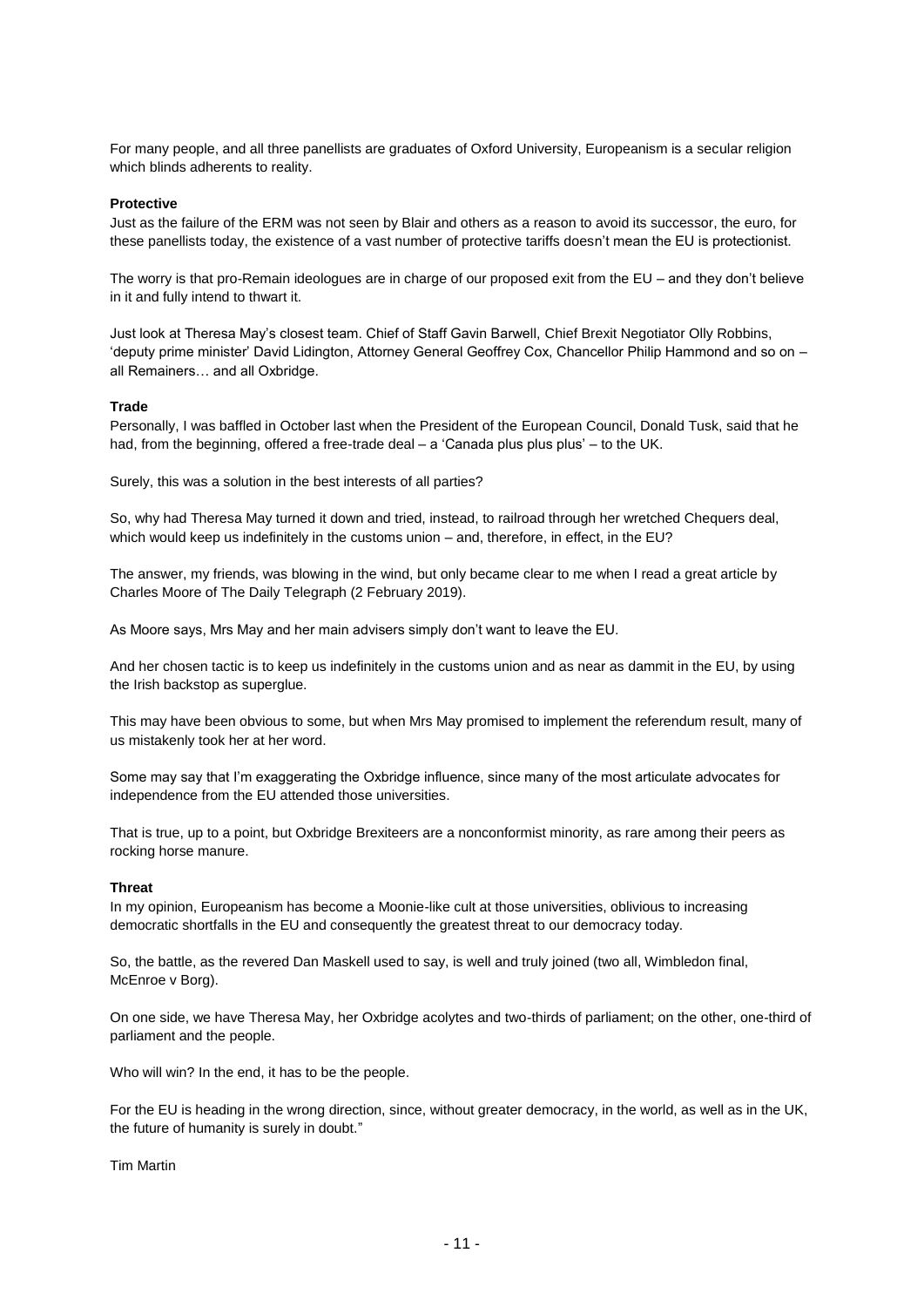# **Appendix 3 – Warren Buffet, 23 February 2019**

# **Extract from Berkshire Hathaway Inc. shareholder letter**

## **"GEICO and Tony Nicely**

That title says it all: The company and the man are inseparable.

Tony joined GEICO in 1961 at the age of 18; I met him in the mid-1970s. At that time, GEICO, after a four-decade record of both rapid growth and outstanding underwriting results, suddenly found itself near bankruptcy. A recently-installed management had grossly underestimated GEICO's loss costs and consequently underpriced its product. It would take many months until those loss-generating policies on GEICO's books – there were no less than 2.3 million of them – would expire and could then be repriced. The company's net worth in the meantime was rapidly approaching zero.

In 1976, Jack Byrne was brought in as CEO to rescue GEICO. Soon after his arrival, I met him, concluded that he was the perfect man for the job, and began to aggressively buy GEICO shares. Within a few months, Berkshire bought about 1/3 of the company, a portion that later grew to roughly 1/2 without our spending a dime. That stunning accretion occurred because GEICO, after recovering its health, consistently repurchased its shares. All told, this half- interest in GEICO cost Berkshire \$47 million, about what you might pay today for a trophy apartment in New York.

Let's now fast-forward 17 years to 1993, when Tony Nicely was promoted to CEO. At that point, GEICO's reputation and profitability had been restored – but not its growth. Indeed, at yearend 1992 the company had only 1.9 million auto policies on its books, far less than its pre-crisis high. In sales volume among U.S. auto insurers, GEICO then ranked an undistinguished seventh.

Late in 1995, after Tony had re-energized GEICO, Berkshire made an offer to buy the remaining 50% of the company for \$2.3 billion, about 50 times what we had paid for the first half (and people say I never pay up!). Our offer was successful and brought Berkshire a wonderful, but underdeveloped, company and an equally wonderful CEO, who would move GEICO forward beyond my dreams.

GEICO is now America's Number Two auto insurer, with sales 1,200% greater than it recorded in 1995. Underwriting profits have totaled \$15.5 billion (pre-tax) since our purchase, and float available for investment has grown from \$2.5 billion to \$22.1 billion.

By my estimate, Tony's management of GEICO has increased Berkshire's intrinsic value by more than \$50 billion. On top of that, he is a model for everything a manager should be, helping his 40,000 associates to identify and polish abilities they didn't realize they possessed.

Last year, Tony decided to retire as CEO, and on June 30th he turned that position over to Bill Roberts, his longtime partner. I've known and watched Bill operate for several decades, and once again Tony made the right move. Tony remains Chairman and will be helpful to GEICO for the rest of his life. He's incapable of doing less.

All Berkshire shareholders owe Tony their thanks. I head the list."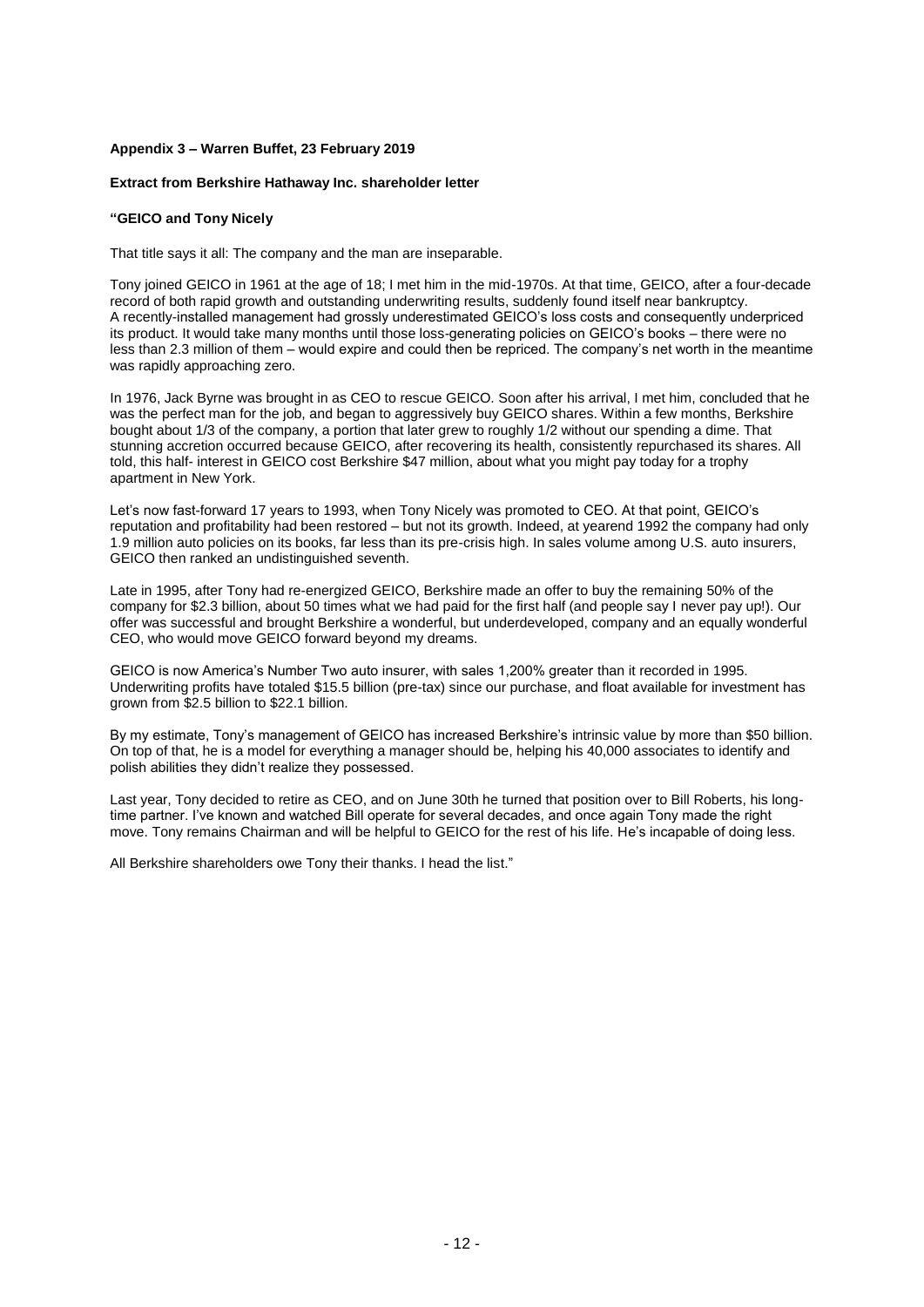# **INCOME STATEMENT FOR THE 26 WEEKS ENDED 27 January 2019**

J D Wetherspoon plc, company number: 1709784

|                                  | <b>Notes</b> | Unaudited<br>26 weeks<br>ended<br>27 January<br>2019<br><b>Before</b><br>exceptional<br>items<br>£000 | Unaudited<br>26 weeks<br>ended<br>27 January<br>2019<br>After<br>exceptional<br>items<br>£000 | Unaudited<br>26 weeks<br>ended<br>28 January<br>2018<br><b>Before</b><br>exceptional<br>items<br>£000 | Unaudited<br>26 weeks<br>ended<br>28 January<br>2018<br>After<br>exceptional<br>items<br>£000 | Audited<br>52 weeks<br>ended<br>29 July<br>2018<br><b>Before</b><br>exceptional<br>items<br>£000 | Audited<br>52 weeks<br>ended<br>29 July<br>2018<br>After<br>exceptional<br>items<br>£000 |
|----------------------------------|--------------|-------------------------------------------------------------------------------------------------------|-----------------------------------------------------------------------------------------------|-------------------------------------------------------------------------------------------------------|-----------------------------------------------------------------------------------------------|--------------------------------------------------------------------------------------------------|------------------------------------------------------------------------------------------|
| Revenue                          | 4            | 889,606                                                                                               | 889,606                                                                                       | 830,392                                                                                               | 830,392                                                                                       | 1,693,818                                                                                        | 1,693,818                                                                                |
| Operating costs                  |              | (826, 135)                                                                                            | (826, 135)                                                                                    | (756, 405)                                                                                            | (756, 405)                                                                                    | (1,561,527)                                                                                      | (1,561,527)                                                                              |
| Operating profit                 |              | 63,471                                                                                                | 63,471                                                                                        | 73,987                                                                                                | 73,987                                                                                        | 132,291                                                                                          | 132,291                                                                                  |
| Property gains                   | 6            | 3,772                                                                                                 | 3,772                                                                                         | 1,653                                                                                                 | 1,653                                                                                         | 2,900                                                                                            | 2,900                                                                                    |
| Property losses - exceptional    | 7            |                                                                                                       | (1,651)                                                                                       |                                                                                                       | (7,656)                                                                                       |                                                                                                  | (18, 251)                                                                                |
| Profit before interest and tax   |              | 67,243                                                                                                | 65,592                                                                                        | 75,640                                                                                                | 67,984                                                                                        | 135,191                                                                                          | 116,940                                                                                  |
| Finance income                   |              | 26                                                                                                    | 26                                                                                            | 27                                                                                                    | 27                                                                                            | 48                                                                                               | 48                                                                                       |
| Finance costs                    |              | (16,993)                                                                                              | (16, 993)                                                                                     | (13,666)                                                                                              | (13,666)                                                                                      | (27, 990)                                                                                        | (27,990)                                                                                 |
| Profit before tax                |              | 50,276                                                                                                | 48,625                                                                                        | 62,001                                                                                                | 54,345                                                                                        | 107,249                                                                                          | 88,998                                                                                   |
| Income tax expense               | 8            | (10, 776)                                                                                             | (10, 776)                                                                                     | (13,785)                                                                                              | (13,785)                                                                                      | (23, 567)                                                                                        | (23, 567)                                                                                |
| Income tax expense - exceptional | 8            |                                                                                                       | 99                                                                                            |                                                                                                       | 881                                                                                           |                                                                                                  | 1,278                                                                                    |
| Profit for the period            |              | 39,500                                                                                                | 37,948                                                                                        | 48,216                                                                                                | 41,441                                                                                        | 83,682                                                                                           | 66,709                                                                                   |
| Earnings per ordinary share (p)  |              |                                                                                                       |                                                                                               |                                                                                                       |                                                                                               |                                                                                                  |                                                                                          |
| - Basic[1]                       | 9            | 38.3                                                                                                  | 36.8                                                                                          | 46.7                                                                                                  | 40.1                                                                                          | 81.1                                                                                             | 64.6                                                                                     |
| - Diluted[2]                     | 9            | 37.4                                                                                                  | 36.0                                                                                          | 45.7                                                                                                  | 39.2                                                                                          | 79.2                                                                                             | 63.2                                                                                     |

# **STATEMENT OF COMPREHENSIVE INCOME FOR THE 26 WEEKS ENDED 27 January 2019**

|                                                                   | <b>Notes</b> | Unaudited<br>26 weeks<br>ended<br>27 January<br>2019<br>£000 | Unaudited<br>26 weeks<br>ended<br>28 January<br>2018<br>£000 | Audited<br>52 weeks<br>ended<br>29 July<br>2018<br>£000 |
|-------------------------------------------------------------------|--------------|--------------------------------------------------------------|--------------------------------------------------------------|---------------------------------------------------------|
| Items which will be reclassified subsequently to profit or loss:  |              |                                                              |                                                              |                                                         |
| Interest-rate swaps: gain taken to other comprehensive income     | 16           | 64                                                           | 12,101                                                       | 14,787                                                  |
| Tax on items taken directly to other comprehensive income         |              | (11)                                                         | (2,056)                                                      | (2, 513)                                                |
| Currency translation differences                                  |              | (1, 122)                                                     | (762)                                                        | (320)                                                   |
| Net (loss)/gain recognised directly in other comprehensive income |              | (1,069)                                                      | 9,283                                                        | 11,954                                                  |
| Profit for the period                                             |              | 37,948                                                       | 41,441                                                       | 66,709                                                  |
| Total comprehensive income for the period                         |              | 36,879                                                       | 50,724                                                       | 78,663                                                  |

[1] Calculated excluding shares held in trust.

[2] Calculated using issued share capital which includes shares held in trust.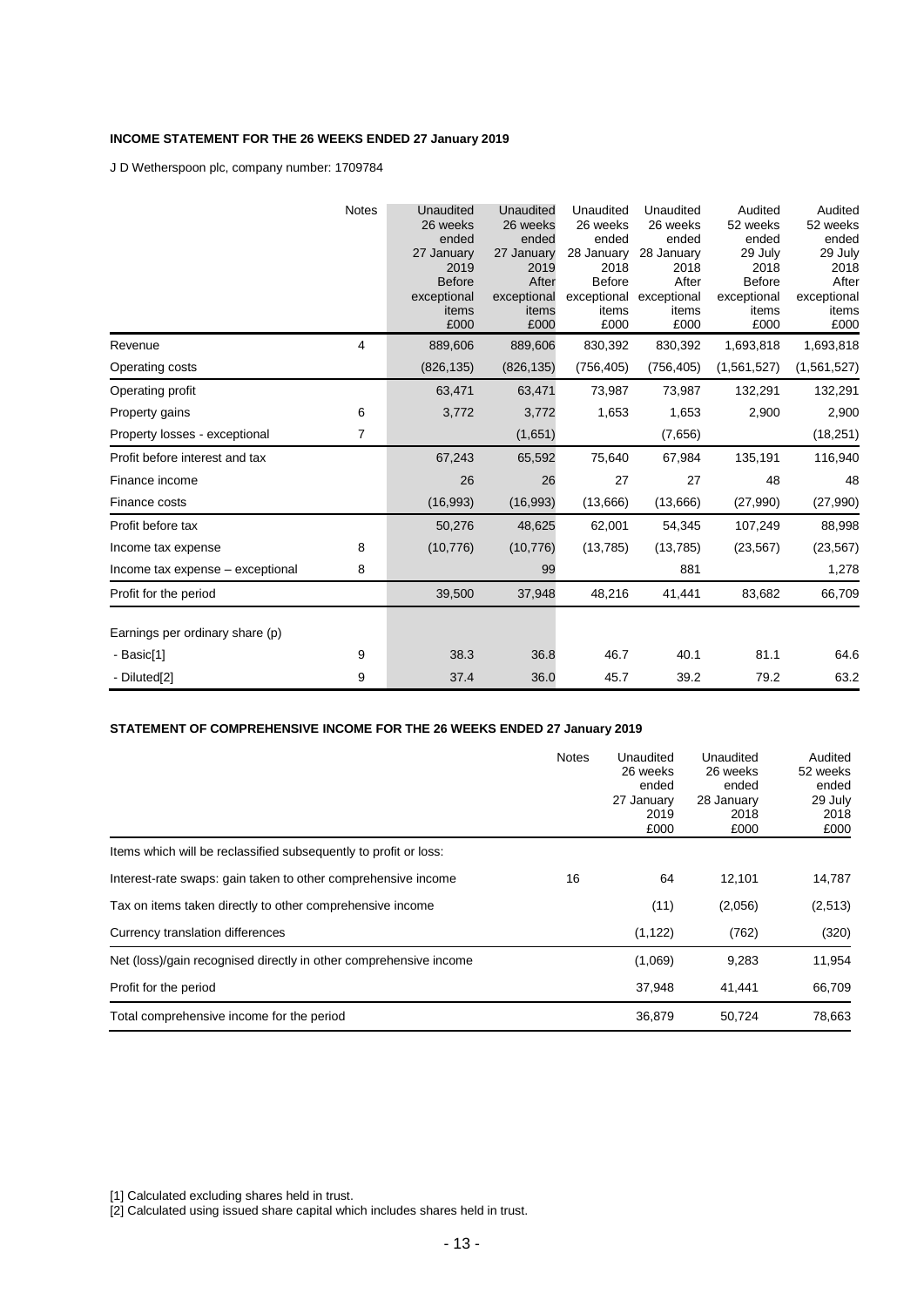# **CASH FLOW STATEMENT FOR THE 26 WEEKS ENDED 27 January 2019**

J D Wetherspoon plc, company number: 1709784

|                                                   | <b>Notes</b>     | Unaudited<br>cash flow<br>26 weeks<br>ended<br>27<br>January | Unaudited<br>free cash<br>Flow[1]<br>26 weeks<br>ended<br>27<br>January | Unaudited<br>cash flow<br>26 weeks<br>ended<br>28 January | Unaudited<br>free cash<br>flow[1]<br>26 weeks<br>ended<br>28<br>January | Audited<br>cash flow<br>52 weeks<br>ended<br>29 July | Audited<br>free cash<br>flow[1]<br>52 weeks<br>ended<br>29 July |
|---------------------------------------------------|------------------|--------------------------------------------------------------|-------------------------------------------------------------------------|-----------------------------------------------------------|-------------------------------------------------------------------------|------------------------------------------------------|-----------------------------------------------------------------|
|                                                   |                  | 2019<br>£000                                                 | 2019<br>£000                                                            | 2018<br>£000                                              | 2018<br>£000                                                            | 2018<br>£000                                         | 2018<br>£000                                                    |
| Cash flows from operating activities              |                  |                                                              |                                                                         |                                                           |                                                                         |                                                      |                                                                 |
| Cash generated from operations                    | 10               | 133,232                                                      | 133,232                                                                 | 104,066                                                   | 104,066                                                                 | 228,300                                              | 228,300                                                         |
| Interest received                                 |                  | 20                                                           | 20                                                                      | 15                                                        | 15                                                                      | 36                                                   | 36                                                              |
| Interest paid                                     |                  | (17, 556)                                                    | (17, 556)                                                               | (12, 236)                                                 | (12, 236)                                                               | (25, 824)                                            | (25, 824)                                                       |
| Corporation tax paid                              |                  | (8,539)                                                      | (8,539)                                                                 | (12, 163)                                                 | (12, 163)                                                               | (26, 113)                                            | (26, 113)                                                       |
| Net cash inflow from operating activities         |                  | 107,157                                                      | 107,157                                                                 | 79,682                                                    | 79,682                                                                  | 176,399                                              | 176,399                                                         |
| Cash flows from investing activities              |                  |                                                              |                                                                         |                                                           |                                                                         |                                                      |                                                                 |
| Purchase of property, plant and equipment         |                  | (22, 672)                                                    | (22, 672)                                                               | (32, 513)                                                 | (32, 513)                                                               | (63, 753)                                            | (63, 753)                                                       |
| Purchase of intangible assets                     |                  | (3, 413)                                                     | (3, 413)                                                                | (2, 468)                                                  | (2, 468)                                                                | (5, 166)                                             | (5, 166)                                                        |
| Investment in new pubs and pub extensions         |                  | (15, 214)                                                    |                                                                         | (27, 620)                                                 |                                                                         | (46, 386)                                            |                                                                 |
| Freehold reversions                               |                  | (51, 902)                                                    |                                                                         | (11, 288)                                                 |                                                                         | (16, 278)                                            |                                                                 |
| Lease premiums paid                               |                  | (93)                                                         |                                                                         |                                                           |                                                                         |                                                      |                                                                 |
| Proceeds of sale of property, plant and equipment |                  | 5,818                                                        |                                                                         | 2,726                                                     |                                                                         | 4,742                                                |                                                                 |
| Net cash outflow from investing activities        |                  | (87, 476)                                                    | (26,085)                                                                | (71, 163)                                                 | (34, 981)                                                               | (126, 841)                                           | (68, 919)                                                       |
| Cash flows from financing activities              |                  |                                                              |                                                                         |                                                           |                                                                         |                                                      |                                                                 |
| Equity dividends paid                             | 17               | (8, 435)                                                     |                                                                         | (8, 437)                                                  |                                                                         | (12, 655)                                            |                                                                 |
| Purchase of own shares for cancellation           |                  |                                                              |                                                                         | (51, 647)                                                 |                                                                         | (51, 647)                                            |                                                                 |
| Purchase of own shares for share-based payments   |                  | (8,960)                                                      | (8,960)                                                                 | (7,938)                                                   | (7,938)                                                                 | (13,605)                                             | (13,605)                                                        |
| Loan advances                                     | 15               | (26, 863)                                                    |                                                                         | 72,595                                                    |                                                                         | 41,314                                               |                                                                 |
| Loan issue cost                                   |                  | (462)                                                        | (462)                                                                   |                                                           |                                                                         | (518)                                                | (518)                                                           |
| Finance lease principal payments                  |                  | (698)                                                        |                                                                         |                                                           |                                                                         |                                                      |                                                                 |
| Net cash (outflow) from financing activities      |                  | (45, 418)                                                    | (9, 422)                                                                | 4,573                                                     | (7,938)                                                                 | (37, 111)                                            | (14, 123)                                                       |
| Net change in cash and cash equivalents           | 15               | (25, 737)                                                    |                                                                         | 13,092                                                    |                                                                         | 12,447                                               |                                                                 |
| Opening cash and cash equivalents                 |                  | 63,091                                                       |                                                                         | 50,644                                                    |                                                                         | 50,644                                               |                                                                 |
| Closing cash and cash equivalents                 |                  | 37,354                                                       |                                                                         | 63,736                                                    |                                                                         | 63,091                                               |                                                                 |
| Free cash flow                                    | 9                |                                                              | 71,650                                                                  |                                                           | 36,763                                                                  |                                                      | 93,357                                                          |
| Free cash flow per ordinary share                 | $\boldsymbol{9}$ |                                                              | 67.9p                                                                   |                                                           | 34.8p                                                                   |                                                      | 88.4p                                                           |

[1] Free cash flow is a measure not required by accounting standards; a definition is provided in our accounting policies.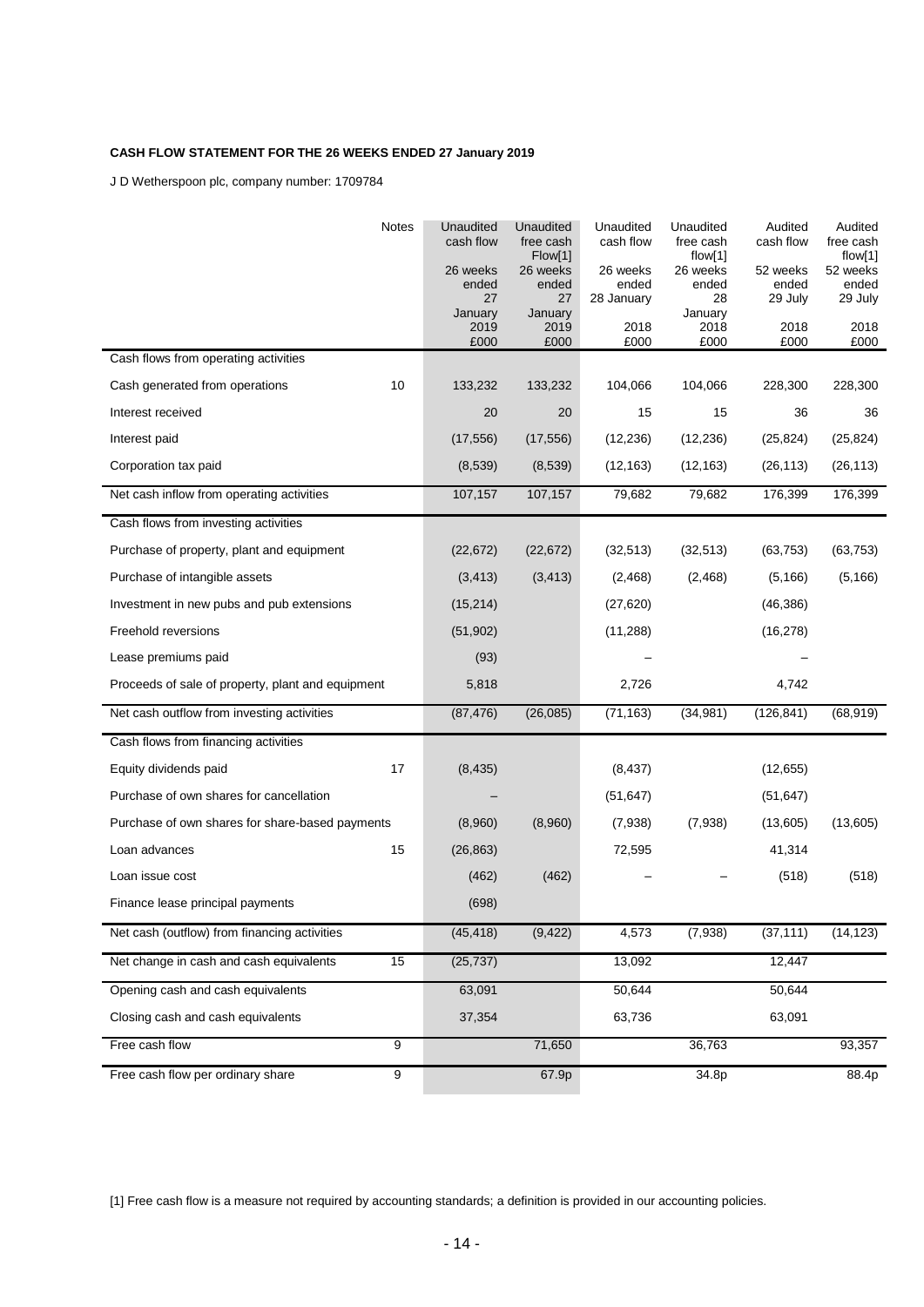# **BALANCE SHEET AS AT 27 January 2019**

J D Wetherspoon plc, company number: 1709784

|                                  |              | Unaudited       | Unaudited                 | Audited         |
|----------------------------------|--------------|-----------------|---------------------------|-----------------|
|                                  | <b>Notes</b> | 27 January      | Restated[1]<br>28 January | 29 July         |
|                                  |              | 2019            | 2018 <sub>2018</sub>      |                 |
|                                  |              | £000            | £000                      | £000            |
| Assets                           |              |                 |                           |                 |
| Non-current assets               |              |                 |                           |                 |
| Property, plant and equipment    | 11           | 1,356,259       | 1,300,358                 | 1,306,073       |
| Intangible assets                | 12           | 23,313          | 28,219                    |                 |
| Investment property              | 13           | 7,467           | 7,522                     | 24,779<br>7,494 |
| Other non-current assets         | 14           |                 | 8,102                     |                 |
|                                  |              | 7,849           | 16,204                    | 7,925           |
| Derivative financial instruments | 15           | 11,420<br>4,088 |                           | 14,976          |
| Deferred tax assets              |              |                 | 4,556                     | 4,099           |
| Total non-current assets         |              | 1,410,396       | 1,364,961                 | 1,365,346       |
| Assets held for sale             |              | 3,383           | 276                       | 1,455           |
| <b>Current assets</b>            |              |                 |                           |                 |
| Inventories                      |              | 22,769          | 20,531                    | 23,300          |
| Receivables                      |              | 24,335          | 24,827                    | 23,122          |
| Cash and cash equivalents        | 15           | 37,354          | 63,736                    | 63,091          |
| Total current assets             |              | 84,458          | 109,094                   | 109,513         |
| Total assets                     |              | 1,498,237       | 1,474,331                 | 1,476,314       |
| Liabilities                      |              |                 |                           |                 |
| <b>Current liabilities</b>       |              |                 |                           |                 |
| <b>Borrowings</b>                | 15           | (3,207)         | (113)                     | (8,864)         |
| Derivative financial instruments | 15           |                 | (3,728)                   | (160)           |
| Trade and other payables         |              | (320, 501)      | (278, 283)                | (290, 602)      |
| Current income tax liabilities   |              | (11, 164)       | (13,096)                  | (8,950)         |
| Provisions                       |              | (5, 499)        | (4, 408)                  | (8,052)         |
| Total current liabilities        |              | (340, 371)      | (299, 628)                | (316, 628)      |
| Non-current liabilities          |              |                 |                           |                 |
| <b>Borrowings</b>                | 15           | (758, 112)      | (819, 991)                | (780, 420)      |
| Derivative financial instruments | 15           | (35, 465)       | (39, 271)                 | (38, 925)       |
| Deferred tax liabilities         |              | (38, 506)       | (39, 394)                 | (38,980)        |
| Provisions                       |              | (2, 453)        | (1,890)                   | (2, 453)        |
| Other liabilities                |              | (11, 235)       | (11, 583)                 | (12, 346)       |
| Total non-current liabilities    |              | (845, 771)      | (912, 129)                | (873, 124)      |
| Net assets                       |              | 312,095         | 262,574                   | 286,562         |
| Shareholders' equity             |              |                 |                           |                 |
| Share capital                    | 18           | 2,110           | 2,110                     | 2,110           |
| Share premium account            |              | 143,294         | 143,294                   | 143,294         |
| Capital redemption reserve       |              | 2,321           | 2,321                     | 2,321           |
| Hedging reserve                  |              | (19, 957)       | (22, 239)                 | (20, 010)       |
| Currency translation reserve     |              | 3,697           | 4,133                     | 4,767           |
| Retained earnings                |              | 180,630         | 132,955                   | 154,080         |
| Total shareholders' equity       |              | 312,095         | 262,574                   | 286,562         |

**John Hutson Ben Whitley**

[1] Deferred tax liabilities and retained earnings have been restated. See note 7 in our 2018 financial statements for further details.

Director Director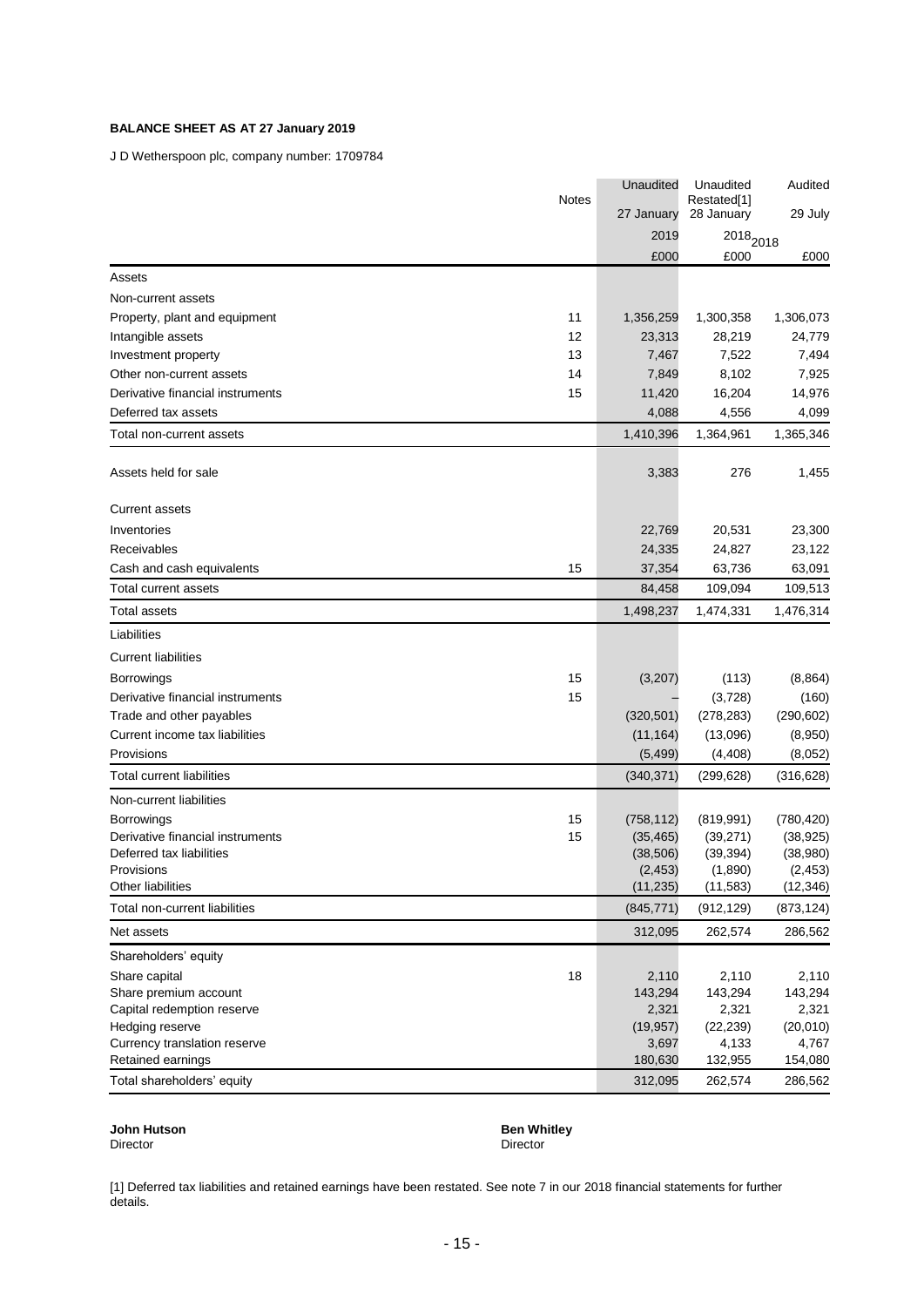# **STATEMENT OF CHANGES IN EQUITY**

J D Wetherspoon plc, company number: 1709784

|                                                           | Share | Share<br>account | capital premiumredemption reserve<br>reserve | Capital Hedging | <b>Currency Retained</b><br>translation earnings<br>reserve |                       | Total                 |
|-----------------------------------------------------------|-------|------------------|----------------------------------------------|-----------------|-------------------------------------------------------------|-----------------------|-----------------------|
|                                                           | £000  | £000             | £000                                         | £000            | £000                                                        | £000                  | £000                  |
| At 30 July 2017[1]                                        |       | 2,180 143,294    |                                              | 2,251 (32,284)  |                                                             | 4,899 138,092 258,432 |                       |
| Total comprehensive income                                |       |                  |                                              | 10,045          | (766)                                                       | 41,445                | 50,724                |
| Profit for the period                                     |       |                  |                                              |                 |                                                             | 41,441                | 41,441                |
| Interest-rate swaps: cash flow hedges                     |       |                  |                                              | 12,101          |                                                             |                       | 12,101                |
| Tax on items taken directly to comprehensive income       |       |                  |                                              | (2,056)         |                                                             |                       | (2,056)               |
| Currency translation differences                          |       |                  |                                              |                 | (766)                                                       | 4                     | (762)                 |
|                                                           |       |                  |                                              |                 |                                                             |                       |                       |
| Purchase of own shares for cancellation                   | (70)  |                  | 70                                           |                 |                                                             |                       | $(36,205)$ $(36,205)$ |
| Share-based payment charges                               |       |                  |                                              |                 |                                                             | 5,464                 | 5,464                 |
| Tax on share-based payment                                |       |                  |                                              |                 |                                                             | 534                   | 534                   |
| Purchase of own shares for share-based payments           |       |                  |                                              |                 |                                                             | (7,938)               | (7,938)               |
| <b>Dividends</b>                                          |       |                  |                                              |                 |                                                             | (8, 437)              | (8, 437)              |
| At 28 January 2018[1]                                     |       | 2,110 143,294    |                                              | 2,321 (22,239)  |                                                             | 4,133 132,955 262,574 |                       |
| Total comprehensive income                                |       |                  |                                              | 2,229           | 634                                                         | 25,076                | 27,939                |
| Profit for the period                                     |       |                  |                                              |                 |                                                             | 25,268                | 25,268                |
| Interest-rate swaps: cash flow hedges                     |       |                  |                                              | 2,686           |                                                             |                       | 2,686                 |
| Tax on items taken directly to comprehensive income       |       |                  |                                              | (457)           |                                                             |                       | (457)                 |
| Currency translation differences                          |       |                  |                                              |                 | 634                                                         | (192)                 | 442                   |
|                                                           |       |                  |                                              |                 |                                                             |                       |                       |
| Share-based payment charges                               |       |                  |                                              |                 |                                                             | 5,941                 | 5,941                 |
| Tax on share-based payment                                |       |                  |                                              |                 |                                                             | (7)                   | (7)                   |
| Purchase of own shares for share-based payments           |       |                  |                                              |                 |                                                             | (5,667)               | (5,667)               |
| <b>Dividends</b>                                          |       |                  |                                              |                 |                                                             | (4,218)               | (4,218)               |
| At 29 July 2018                                           |       | 2,110 143,294    |                                              | 2,321 (20,010)  |                                                             | 4,767 154,080 286,562 |                       |
| Total comprehensive income                                |       |                  |                                              | 53              | (1,070)                                                     | 37,896                | 36,879                |
| Profit for the period                                     |       |                  |                                              |                 |                                                             | 37,948                | 37,948                |
| Interest-rate swaps: cash flow hedges                     |       |                  |                                              | 64              |                                                             |                       | 64                    |
| Tax on items taken directly to comprehensive income       |       |                  |                                              | (11)            |                                                             |                       | (11)                  |
| Currency translation differences                          |       |                  |                                              |                 | (1,070)                                                     | (52)                  | (1, 122)              |
|                                                           |       |                  |                                              |                 |                                                             |                       |                       |
| Share-based payment charges<br>Tax on share-based payment |       |                  |                                              |                 |                                                             | 5,651<br>398          | 5,651<br>398          |
| Purchase of own shares for share-based payments           |       |                  |                                              |                 |                                                             | (8,960)               | (8,960)               |
| Dividends                                                 |       |                  |                                              |                 |                                                             | (8, 435)              | (8, 435)              |
| At 27 January 2019                                        |       | 2,110 143,294    |                                              | 2,321 (19,957)  |                                                             |                       | 3,697 180,630 312,095 |

[1] Deferred tax liabilities and retained earnings have been restated. See note 7 in our 2018 financial statements for further details.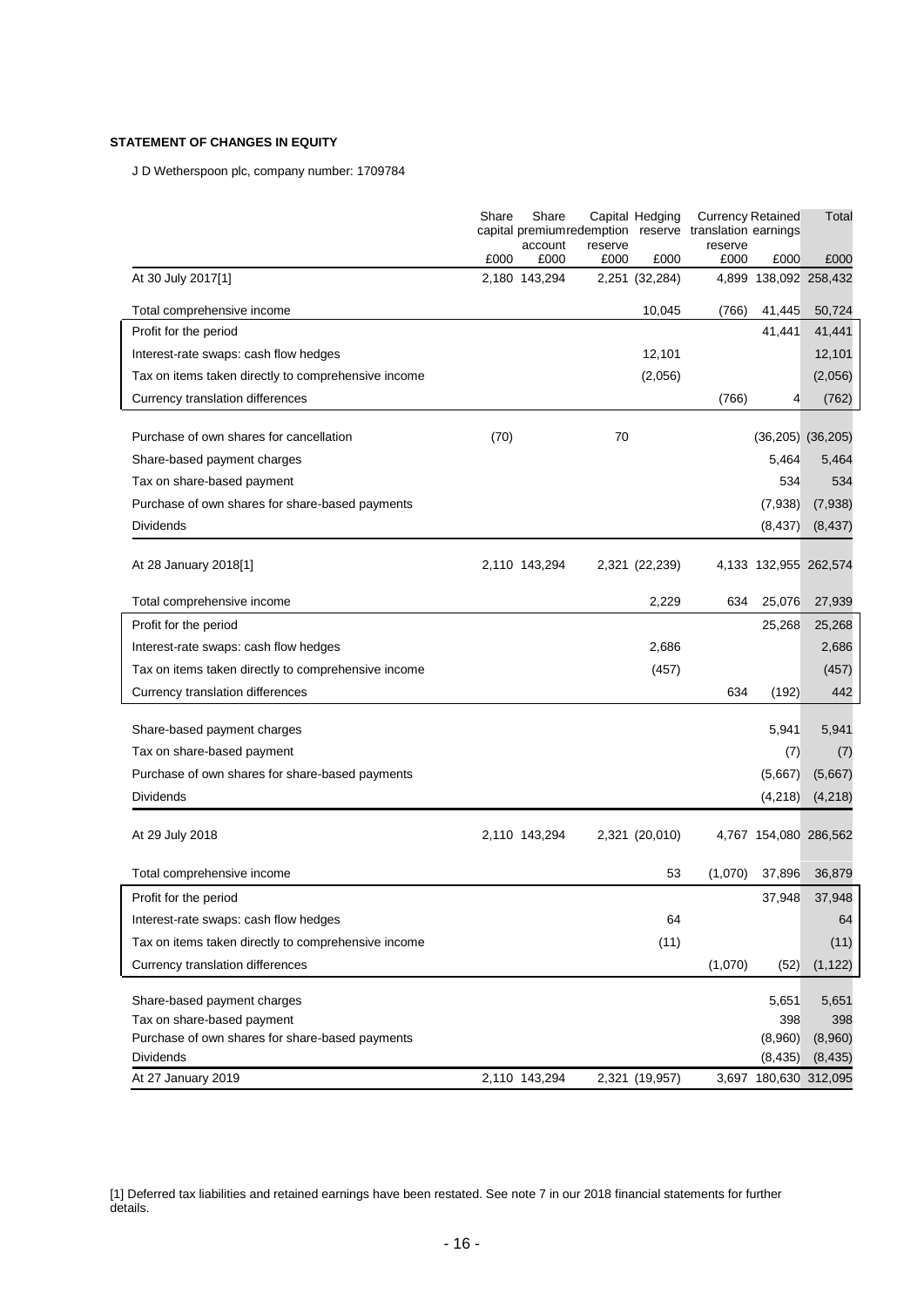## **NOTES TO THE FINANCIAL STATEMENTS**

#### **1. General information**

J D Wetherspoon plc is a public limited company, incorporated and domiciled in England and Wales. Its registered office address is: Wetherspoon House, Central Park, Reeds Crescent, Watford, WD24 4QL.

The company is listed on the London Stock Exchange.

This condensed half-yearly financial information was approved for issue by the board on 14 March 2019.

This interim report does not comprise statutory accounts within the meaning of Sections 434 and 435 of the Companies Act 2006. Statutory accounts for the year ended 29 July 2018 were approved by the board of directors on 13 September 2018 and delivered to the Registrar of Companies. The report of the auditors on those accounts was unqualified, did not contain an emphasis-of-matter paragraph or any statement under Sections 498 to 502 of the Companies Act 2006.

There are no changes to the principal risks and uncertainties as set out in the financial statements for the 52 weeks ended 29 July 2018, which may affect the company's performance in the next six months. The most significant risks and uncertainties relate to the taxation on, and regulation of, the sale of alcohol, cost increases and UK disposable consumer incomes. For a detailed discussion of the risks and uncertainties facing the company, refer to the annual report for 2018, pages 36 and 37.

#### **2. Basis of preparation**

This condensed half-yearly financial information of J D Wetherspoon plc (the 'Company'), which is abridged and unaudited, has been prepared in accordance with the Disclosure and Transparency Rules of the Financial Services Authority and with International Accounting Standards (IAS) 34, Interim Financial Reporting, as adopted by the European Union. This interim report should be read in conjunction with the annual financial statements for the 52 weeks ended 29 July 2018 which were prepared in accordance with IFRSs, as adopted by the European Union.

The directors have made enquiries into the adequacy of the Company's financial resources, through a review of the Company's budget and medium-term financial plan, including capital expenditure plans and cash flow forecasts; they have satisfied themselves that the Company will continue in operational existence for the foreseeable future. For this reason, they continue to adopt the going-concern basis in preparing the Company's financial statements.

The financial information for the 52 weeks ended 29 July 2018 is extracted from the statutory accounts of the Company for that year.

The interim results for the 26 weeks ended 27 January 2019 and the comparatives for 28 January 2018 are unaudited, yet have been reviewed by the independent auditors. A copy of the review report is included at the end of this report.

#### **3. Accounting policies**

With the exception of tax, the accounting policies adopted in the preparation of the interim report are consistent with those applied in the preparation of the Company's annual report for the year ended 29 July 2018 – and the same methods of computation and presentation are used.

#### **Income tax**

Taxes on income in the interim periods are accrued using the tax rate which would be applicable to expected total annual earnings.

#### **Changes in standards**

At the date of authorisation of these financial statements, certain new standards and amendments to existing standards have been published which are not yet effective and have not been adopted early by the Company. Information on those expected to be relevant to the financial statements is provided below:

IFRS 16 Leases is effective for accounting periods starting on or after 1 January 2019, replacing IAS 17 Leases. The accounting standard will become effective for the Company from the start of next financial year, starting on 29 July 2019.

When the new standard becomes effective, the Company will recognise, on the balance sheet, a right-of-use asset and a lease liability for future lease payments in respect of all leases, excluding those with terms less than 12 months and those for lowvalue assets. Within the income statement, the rental expense will be replaced with a depreciation charge on the right-of-use assets and an interest expense on the lease liability. Over the term of a lease, the expense charged to the income statement for depreciation and interest under IFRS 16 will be exactly equal to the rental charge under the current accounting rules. IFRS 16 will change the timing of the expense charged to the income statement, with higher costs charged in the early years of a lease and lower costs charged in the latter years. There will be no impact on cash flows as a result of this accounting change. Although the new standard will change the presentation of the leases within the accounts, the Company does not believe that the new standard will change the underlying economics of the business.

The terms of leases taken by the Company vary, but typically, at inception, a property lease will be for a period of up to 30 years, with a break at 15 years. As disclosed in note 25, in our 2018 annual report, we had operating lease commitments totalling £728m; therefore, IFRS 16 will have a material impact on our accounts.

We have made draft calculations of the impact of IFRS 16 and are in the process of validating our lease data. There are several policies and procedures to be introduced to support the new accounting standard. Until we have finalised this work, we do not think it practicable to provide a reasonable estimate on the financial reporting effect of IFRS 16.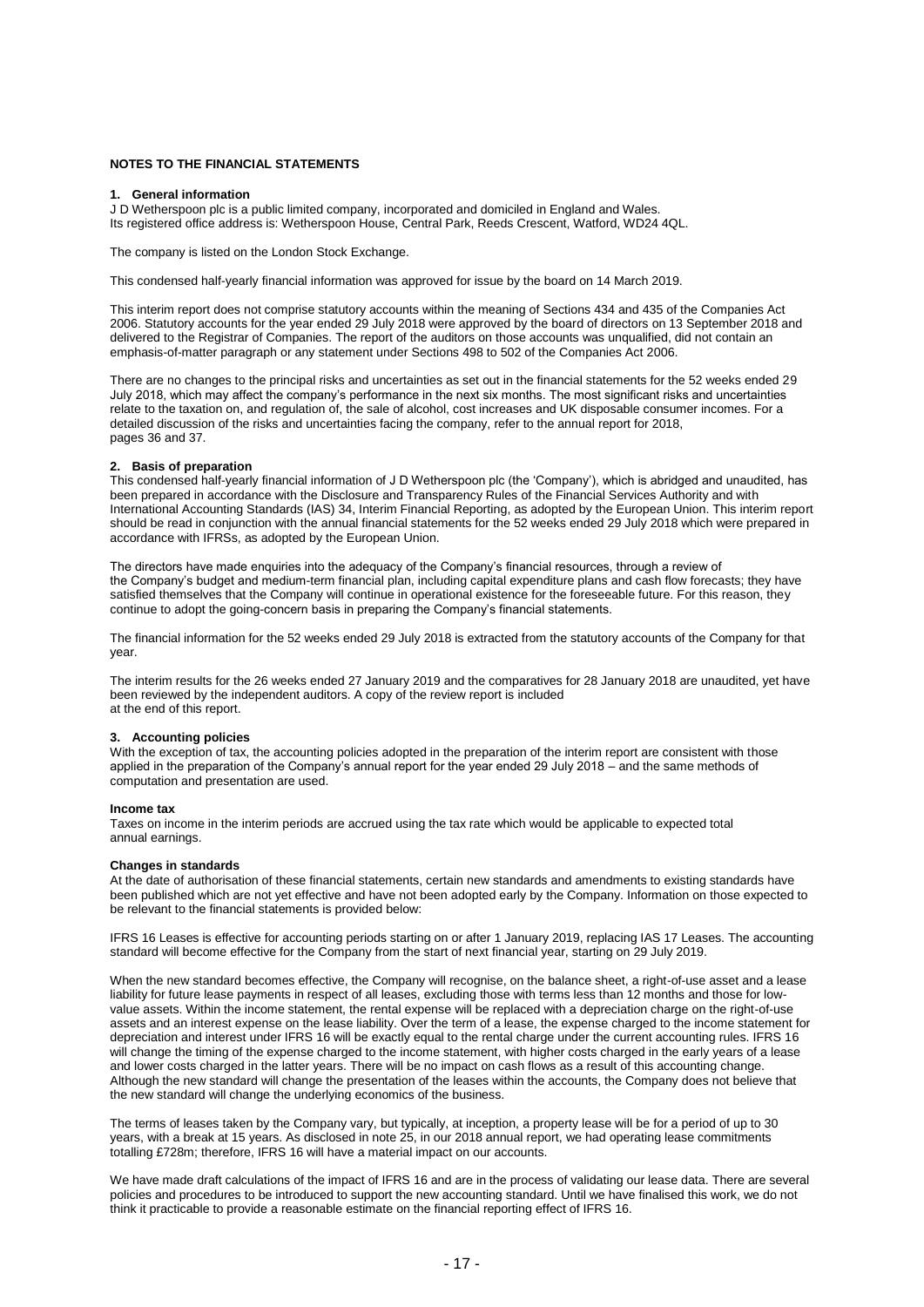On 28 May 2014, the International Accounting Standards Board issued IFRS 15 – 'Revenue from Contracts with Customers' which is effective for periods starting on or after 1 January 2018. The impact of this accounting standard on the Company's accounts is considered immaterial.

On 24 July 2014, the International Accounting Standards Board issued IFRS 9 – 'Financial Instruments: Recognition and Measurement' which was effective for periods starting on or after 1 January 2018. IFRS 9 addresses the classification, measurement and derecognition of financial assets and financial liabilities and introduces new rules for hedge accounting and a new impairment model for financial assets.

Debt instruments previously classified as held to maturity and measured at amortised cost have met the conditions for classification at amortised cost under IFRS 9.

The Company's hedge relationships qualified as continuing hedges, on the adoption of IFRS 9.

Other standards which are not expected to have a material impact are shown below:

- Amendments to IAS 40: Transfers of Investment Property
- Amendments to IFRS 2: Classification and Measurement of Share-Based Payment Transactions
- IFRIC Interpretation 22: Foreign Currency Transactions and Advance Considerations
- **IFRIC Interpretation 23: Uncertainty over Income Tax Treatments**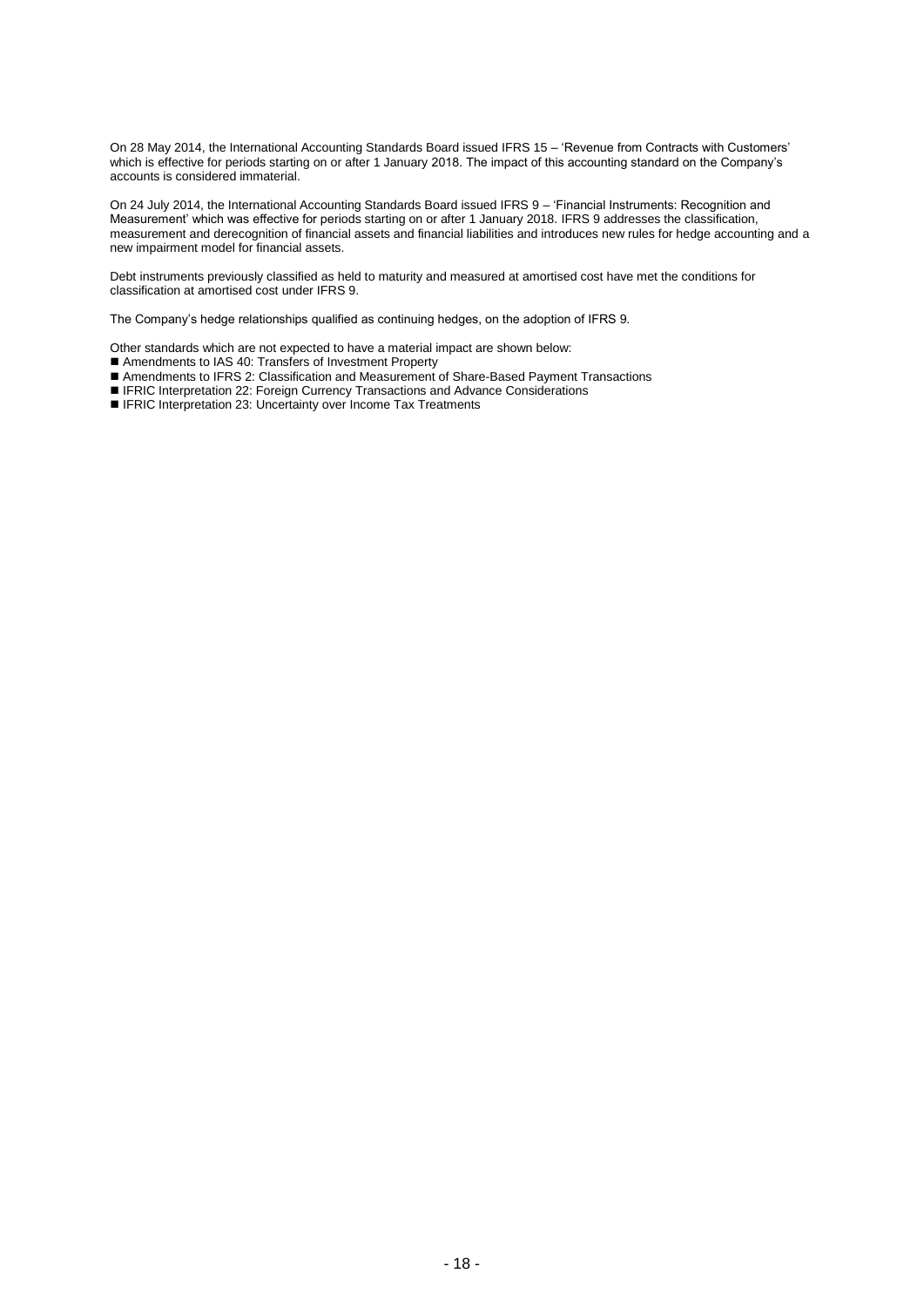# **4. Revenue**

Revenue disclosed in the income statement is analysed as follows:

|                                                          | Unaudited  | Unaudited  | Audited   |
|----------------------------------------------------------|------------|------------|-----------|
|                                                          | 26 weeks   | 26 weeks   | 52 weeks  |
|                                                          | ended      | ended      | ended     |
|                                                          | 27 January | 28 January | 29 July   |
|                                                          | 2019       | 2018       | 2018      |
|                                                          | £000       | £000       | £000      |
|                                                          |            |            |           |
| Sales of food, beverages, hotel rooms and machine income | 889,606    | 830,392    | 1,693,818 |
|                                                          |            |            |           |

# **5. Operating profit – analysis of costs by nature**

This is stated after charging/(crediting):

| <b>Notes</b>                                        | Unaudited  | Unaudited  | Audited  |
|-----------------------------------------------------|------------|------------|----------|
|                                                     | 26 weeks   | 26 weeks   | 52 weeks |
|                                                     | ended      | ended      | ended    |
|                                                     | 27 January | 28 January | 29 July  |
|                                                     | 2019       | 2018       | 2018     |
|                                                     | £000       | £000       | £000     |
| Concession rental payments                          | 14,737     | 11.474     | 25,075   |
| Minimum operating lease payments                    | 20,271     | 22,430     | 42,754   |
| Repairs and maintenance                             | 35,937     | 32.182     | 71,261   |
| Net rent receivable                                 | (678)      | (679)      | (1, 407) |
| Share-based payments                                | 5,651      | 5.464      | 11,405   |
| 11<br>Depreciation of property, plant and equipment | 36,825     | 34,270     | 70,918   |
| Amortisation of intangible assets<br>12             | 3,847      | 3,992      | 7,984    |
| Depreciation of investment properties<br>13         | 27         | 28         | 56       |
| Amortisation of other non-current assets<br>14      | 169        | 170        | 347      |

# **6. Property (gains)/losses**

|                                                       | Unaudited<br>26 weeks<br>ended<br>27 January<br>2019<br>£000 | Unaudited<br>26 weeks<br>ended<br>28 January<br>2018<br>£000 | Audited<br>52 weeks<br>ended<br>29 July<br>2018<br>£000 |
|-------------------------------------------------------|--------------------------------------------------------------|--------------------------------------------------------------|---------------------------------------------------------|
| Non-exceptional property (gains)/losses               |                                                              |                                                              |                                                         |
| Loss/(gain) on disposal of fixed assets               | (3,634)                                                      | (988)                                                        | (1,865)                                                 |
| Additional costs of disposal                          | 196                                                          | 15                                                           | 117                                                     |
| Other property gains                                  | (334)                                                        | (680)                                                        | (1, 152)                                                |
|                                                       | (3, 772)                                                     | (1,653)                                                      | (2,900)                                                 |
| Exceptional property losses                           |                                                              |                                                              |                                                         |
| Loss on disposal of fixed assets - disposal programme | 16                                                           | 3,580                                                        | 5,076                                                   |
| Additional costs of disposal                          | 306                                                          | 2,330                                                        | 3,625                                                   |
| Impairment of property, plant and equipment           | 806                                                          | 1,131                                                        | 3,588                                                   |
| Onerous lease provision                               | 523                                                          | 615                                                          | 5,962                                                   |
|                                                       | 1,651                                                        | 7,656                                                        | 18,251                                                  |
| Total property (gains)/ losses                        | (2, 121)                                                     | 6,003                                                        | 15,351                                                  |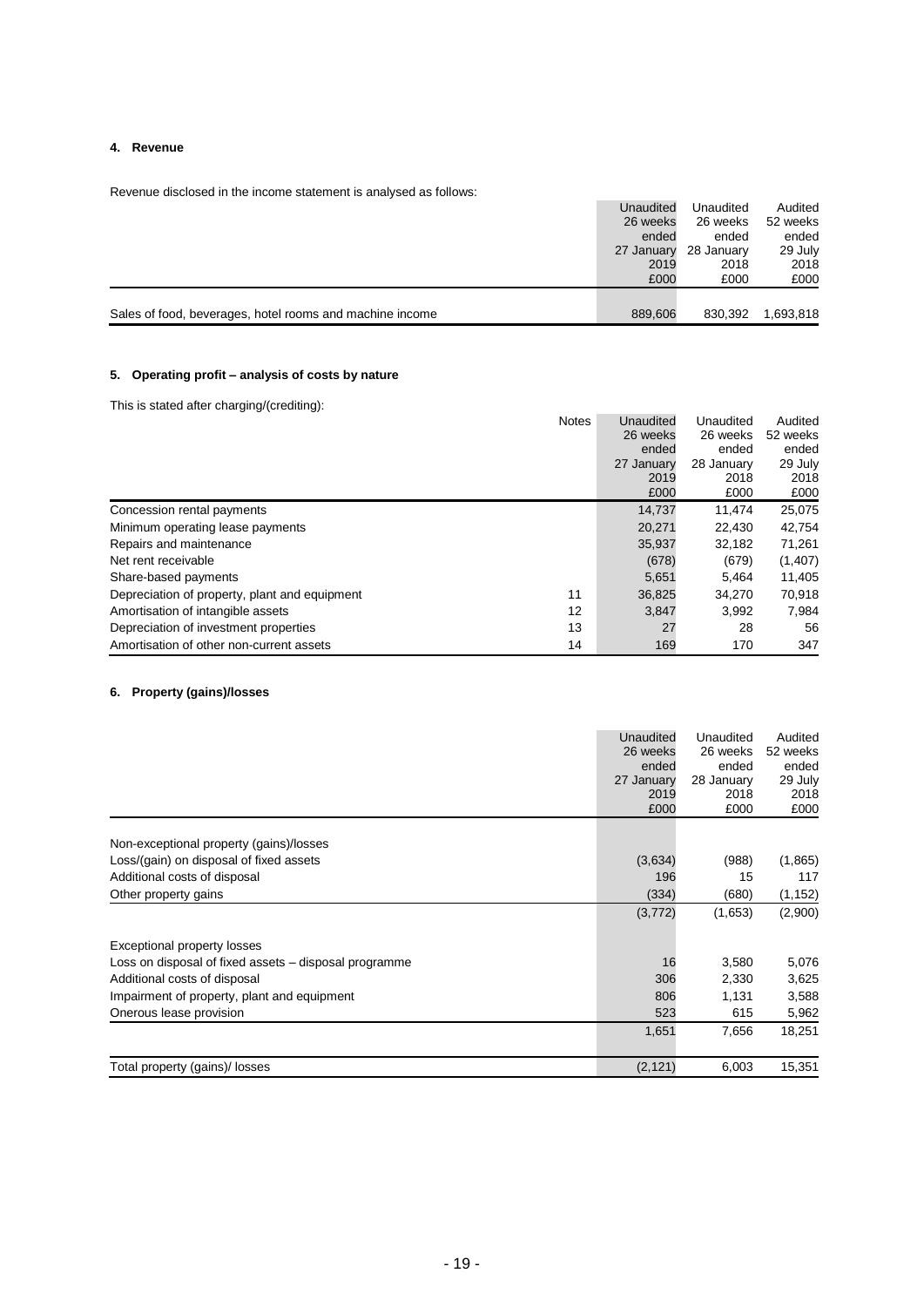# **7. Exceptional items**

|                                             | Unaudited<br>26 weeks<br>ended<br>27 January<br>2019 | Unaudited<br>26 weeks<br>ended<br>28 January<br>2018 | Audited<br>52 weeks<br>ended<br>29 July<br>2018 |
|---------------------------------------------|------------------------------------------------------|------------------------------------------------------|-------------------------------------------------|
|                                             | £000                                                 | £000                                                 | £000                                            |
| <b>Exceptional property losses</b>          |                                                      |                                                      |                                                 |
| Disposal programme                          |                                                      |                                                      |                                                 |
| Loss on disposal of pubs                    | 322                                                  | 5,910                                                | 8,701                                           |
| Impairment of property plant and equipment  | 806                                                  | 1,131                                                |                                                 |
| Impairment of other non-current assets      |                                                      |                                                      |                                                 |
| Onerous lease reversal                      | (322)                                                |                                                      | (173)                                           |
| Onerous lease provision                     | 480                                                  | 242                                                  | 4,693                                           |
| Other property losses                       | 1,286                                                | 7,283                                                | 13,221                                          |
| Impairment of property, plant and equipment |                                                      |                                                      | 3,588                                           |
| Impairment of intangible assets             |                                                      |                                                      |                                                 |
| Onerous lease reversal                      | (154)                                                | (110)                                                |                                                 |
| Onerous lease provision                     | 519                                                  | 483                                                  | 1,442                                           |
|                                             | 365                                                  | 373                                                  | 5,030                                           |
| Total exceptional property losses           | 1,651                                                | 7,656                                                | 18,251                                          |
| <b>Exceptional tax</b>                      |                                                      |                                                      |                                                 |
| Tax effect on exceptional items             | (99)                                                 | (881)                                                | (1, 278)                                        |
|                                             | (99)                                                 | (881)                                                | (1,278)                                         |
| Total exceptional items                     | 1,552                                                | 6,775                                                | 16,973                                          |

#### **Disposal programme**

The Company has offered several of its sites for sale. During the half year end, two pubs had been sold and two were classified as held for sale. In the table above, those costs classified as loss on disposal are the loss on sold sites and associated costs to sale.

The costs classified above as impairment of assets of £806,000 relate to the write-down of assets on two sites where the Company has committed to exiting.

## **Other property losses**

The onerous lease provision relates to pubs for which future trading profits, or income from subleases, are not expected to cover the rent. The provision takes several factors into account, including the expected future profitability of the pub and also the amount estimated as payable on surrender of the lease, where this is a likely outcome. In the period, £365,000 was charged net in respect of onerous leases.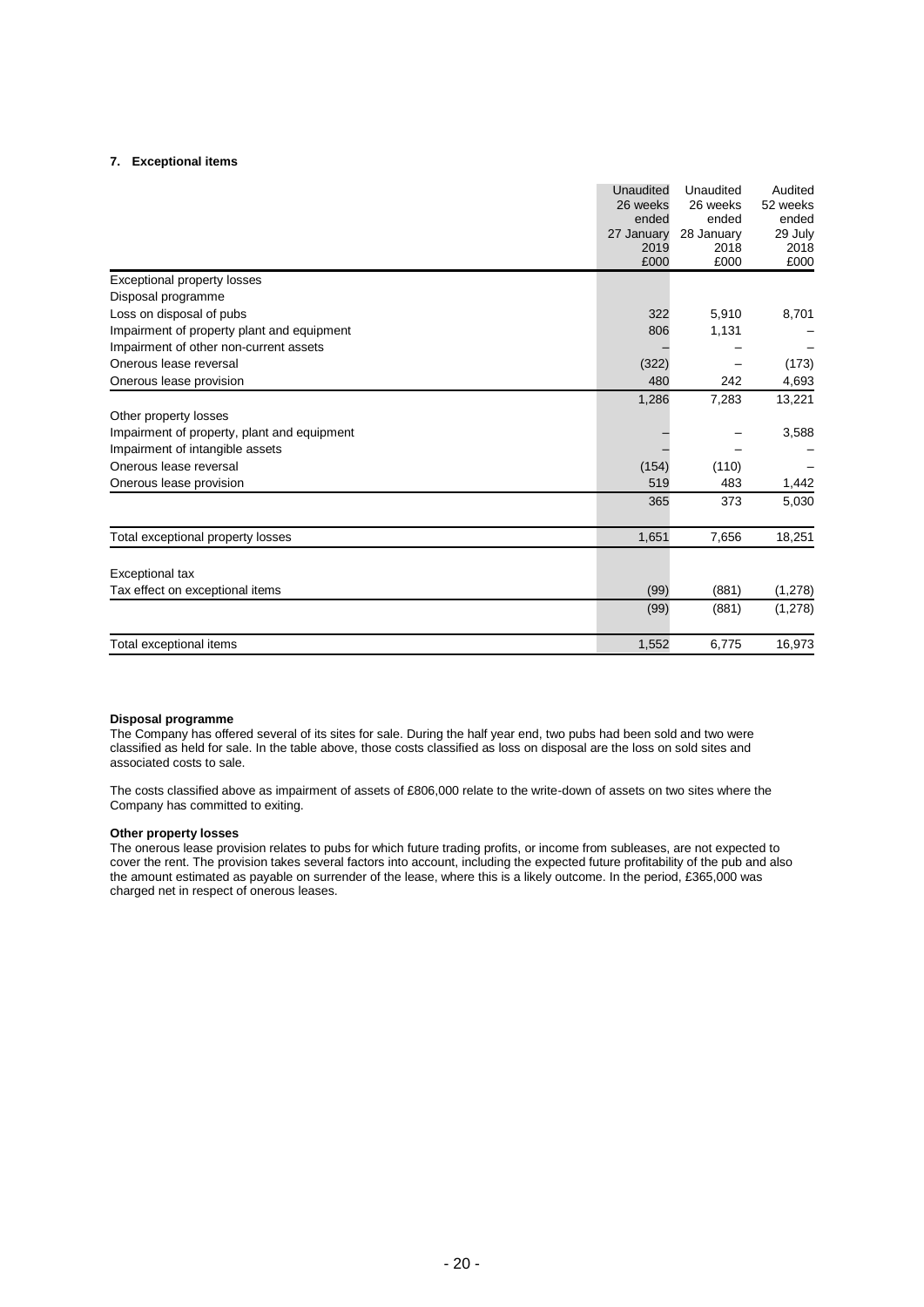# **8. Income tax expense**

The taxation charge for the 26 weeks ended 27 January 2019 is based on the pre-exceptional profit before tax of £50.3m and the estimated effective tax rate before exceptional items for the 26 weeks ended 27 January 2019 of 21.4% (July 2018: 22.0%). This comprises a pre-exceptional current tax rate of 22.6% (July 2018: 22.1%) and a pre-exceptional deferred tax credit of 1.2% (July 2018: 0.1%).

The UK standard weighted average tax rate for the period is 19% (2018: 19%). The current tax rate is higher than the UK standard weighted average tax rate, owing mainly to depreciation which is not eligible for tax relief.

|                                                          | Unaudited<br>26 weeks | Unaudited<br>26 weeks | Audited<br>52 weeks |
|----------------------------------------------------------|-----------------------|-----------------------|---------------------|
|                                                          | ended                 | ended                 | ended               |
|                                                          | 27 January            | 28 January            | 29 July             |
|                                                          | 2019<br>£000          | 2018<br>£000          | 2018<br>£000        |
| Income tax before exceptional items                      |                       |                       |                     |
| Current income tax:                                      |                       |                       |                     |
| Current tax                                              | 11,802                | 13,645                | 24,466              |
| Prior year adjustment                                    | (415)                 | (6)                   | (765)               |
| Total current income tax                                 | 11,387                | 13,639                | 23,701              |
|                                                          |                       |                       |                     |
| Deferred tax:                                            |                       |                       |                     |
| Origination and reversal of temporary differences        | (452)                 | (58)                  | (70)                |
| Adjustment in respect of prior period                    | (159)                 | 204                   | (64)                |
| Total deferred tax                                       | (611)                 | 146                   | (134)               |
|                                                          |                       |                       |                     |
| Total income tax expense before exceptional items        | 10,776                | 13,785                | 23,567              |
|                                                          |                       |                       |                     |
| Exceptional income tax                                   |                       |                       |                     |
| Exceptional current income tax:                          |                       |                       |                     |
| Current tax on exceptional items                         | (99)                  | (221)                 | (325)               |
| Total exceptional current income tax                     | (99)                  | (221)                 | (325)               |
|                                                          |                       |                       |                     |
| Exceptional deferred tax:                                |                       |                       |                     |
| Deferred tax on exceptional items                        |                       | (660)                 | (953)               |
| Total exceptional deferred tax                           |                       | (660)                 | (953)               |
|                                                          |                       |                       |                     |
| Total exceptional income tax credit on exceptional items | (99)                  | (881)                 | (1, 278)            |
|                                                          |                       |                       |                     |
| Tax charge in the income statement                       | 10,677                | 12,904                | 22,289              |
|                                                          |                       |                       |                     |
|                                                          | Unaudited             | Unaudited             | Audited             |
|                                                          | 26 weeks              | 26 weeks              | 52 weeks            |
|                                                          | ended                 | ended                 | ended               |
|                                                          | 27 January            | 28 January            | 29 July             |
|                                                          | 2019<br>£000          | 2018<br>£000          | 2018<br>£000        |
| Taken through equity                                     |                       |                       |                     |
| Current tax on share-based payment                       | (536)                 | (320)                 | (472)               |
| Deferred tax on share-based payment                      | 138                   | (214)                 | (55)                |
| Tax charge credit                                        | (398)                 | (534)                 | (527)               |
|                                                          |                       |                       |                     |
|                                                          | Unaudited             | Unaudited             | Audited             |
|                                                          | 26 weeks              | 26 weeks              | 52 weeks            |
|                                                          | ended                 | ended                 | ended               |
|                                                          | 27 January            | 28 January            | 29 July             |
|                                                          | 2019<br>£000          | 2018<br>£000          | 2018<br>£000        |
| Taken through comprehensive income                       |                       |                       |                     |
| Deferred tax charge on swaps                             | 11                    | 2,299                 | 2,513               |
| Impact of change in UK tax rate                          |                       | (243)                 |                     |
| Tax charge                                               | $11$                  | 2,056                 | 2,513               |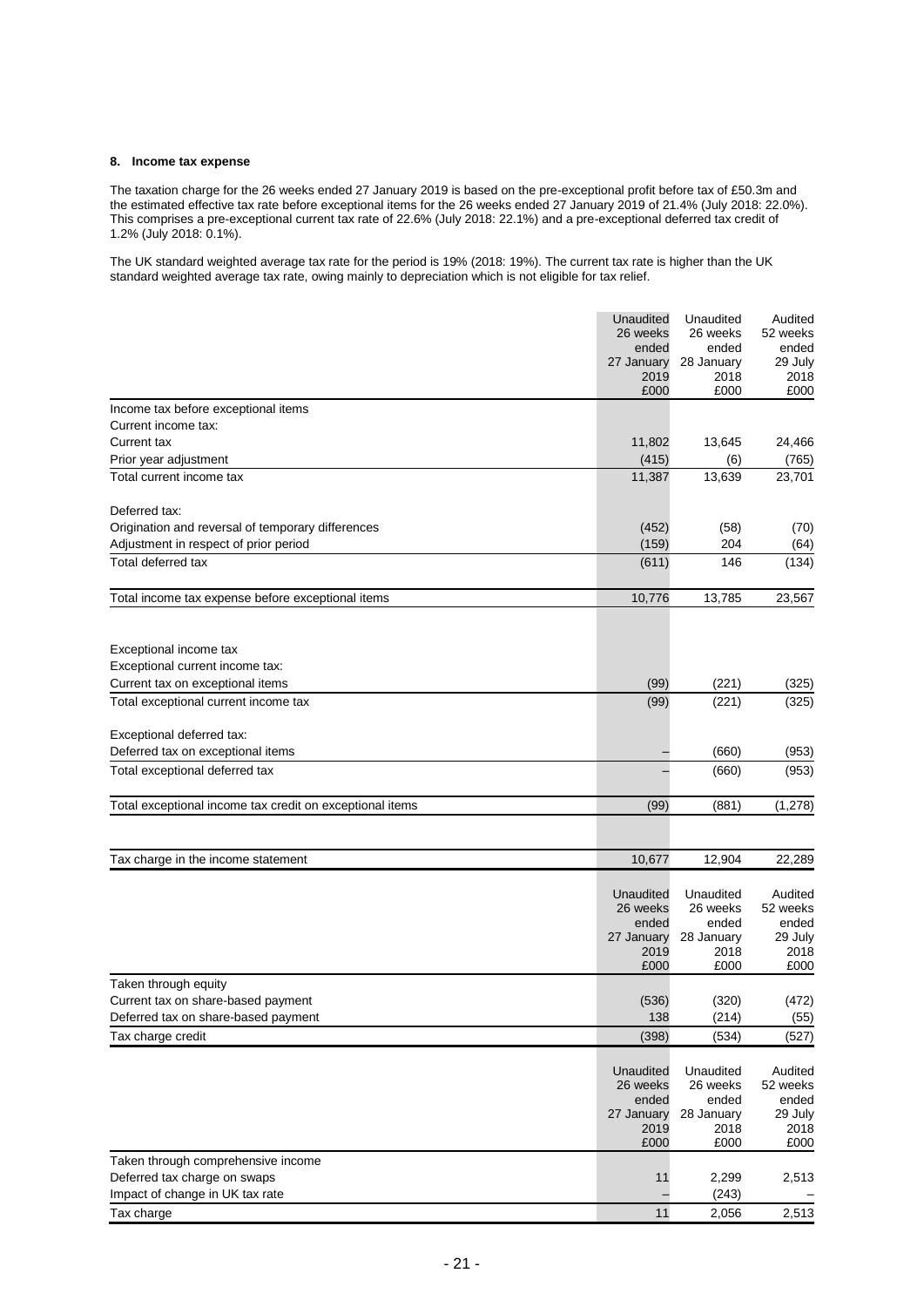# **9. Earnings and free cash flow per share**

## **(a) Weighted average number of shares**

Earnings per share are based on the weighted average number of shares in issue of 105,501,035 (2018: 105,605,135), including those held in trust in respect of employee share schemes. Earnings per share, calculated on this basis, are usually referred to as 'diluted', since all of the shares in issue are included.

Accounting standards refer to 'basic earnings' per share – these exclude those shares held in trust in respect of employee share schemes.

|                                           | Unaudited   | Unaudited   | Audited                 |
|-------------------------------------------|-------------|-------------|-------------------------|
| Weighted average number of shares         | 26 weeks    | 26 weeks    | 52 weeks                |
|                                           | ended       | ended       | ended                   |
|                                           | 27 January  | 28 January  | 29 July                 |
|                                           | 2019        | 2018        | 2018                    |
| Shares in issue (used for diluted EPS)    | 105.501.035 |             | 105,605,135 105,605,135 |
| Shares held in trust                      | (2.248.342) | (2.366.388) | (2,402,603)             |
| Shares in issue less shares held in trust | 103.252.693 | 103.238.747 | 103.202.532             |

The weighted average number of shares held in trust for employee share schemes has been adjusted to exclude those shares which have vested, but which remain in trust.

# **(b) Earning per share**

| 26 weeks ended 27 January 2019 unaudited      | Profit  | Basic EPS | <b>Diluted EPS</b> |
|-----------------------------------------------|---------|-----------|--------------------|
|                                               | £000    | pence     | pence              |
| Earnings (profit after tax)                   | 37,948  | 36.8      | 36.0               |
| Exclude effect of exceptional items after tax | 1.552   | 1.5       | 1.4                |
| Earnings before exceptional items             | 39,500  | 38.3      | 37.4               |
| Exclude effect of property gains/(losses)     | (3,772) | (3.7)     | (3.5)              |
| Underlying earnings before exceptional items  | 35,728  | 34.6      | 33.9               |

| 26 weeks ended 28 January 2018 unaudited      | Profit  | Basic EPS | Diluted EPS |
|-----------------------------------------------|---------|-----------|-------------|
|                                               | £000    | pence     | pence       |
| Earnings (profit after tax)                   | 41.441  | 40.1      | 39.2        |
| Exclude effect of exceptional items after tax | 6.775   | 6.6       | 6.5         |
| Earnings before exceptional items             | 48.216  | 46.7      | 45.7        |
| Exclude effect of property gains/(losses)     | (1,653) | (1.6)     | (1.6)       |
| Underlying earnings before exceptional items  | 46.563  | 45.1      | 44.1        |

| 52 weeks ended 29 July 2018 audited           | Profit  | Basic EPS<br><b>Diluted EPS</b> |       |  |
|-----------------------------------------------|---------|---------------------------------|-------|--|
|                                               | £000    | pence                           | pence |  |
| Earnings (profit after tax)                   | 66.709  | 64.6                            | 63.2  |  |
| Exclude effect of exceptional items after tax | 16.973  | 16.5                            | 16.0  |  |
| Earnings before exceptional items             | 83.682  | 81.1                            | 79.2  |  |
| Exclude effect of property gains/(losses)     | (2,900) | (2.8)                           | (2.7) |  |
| Underlying earnings before exceptional items  | 80.782  | 78.3                            | 76.5  |  |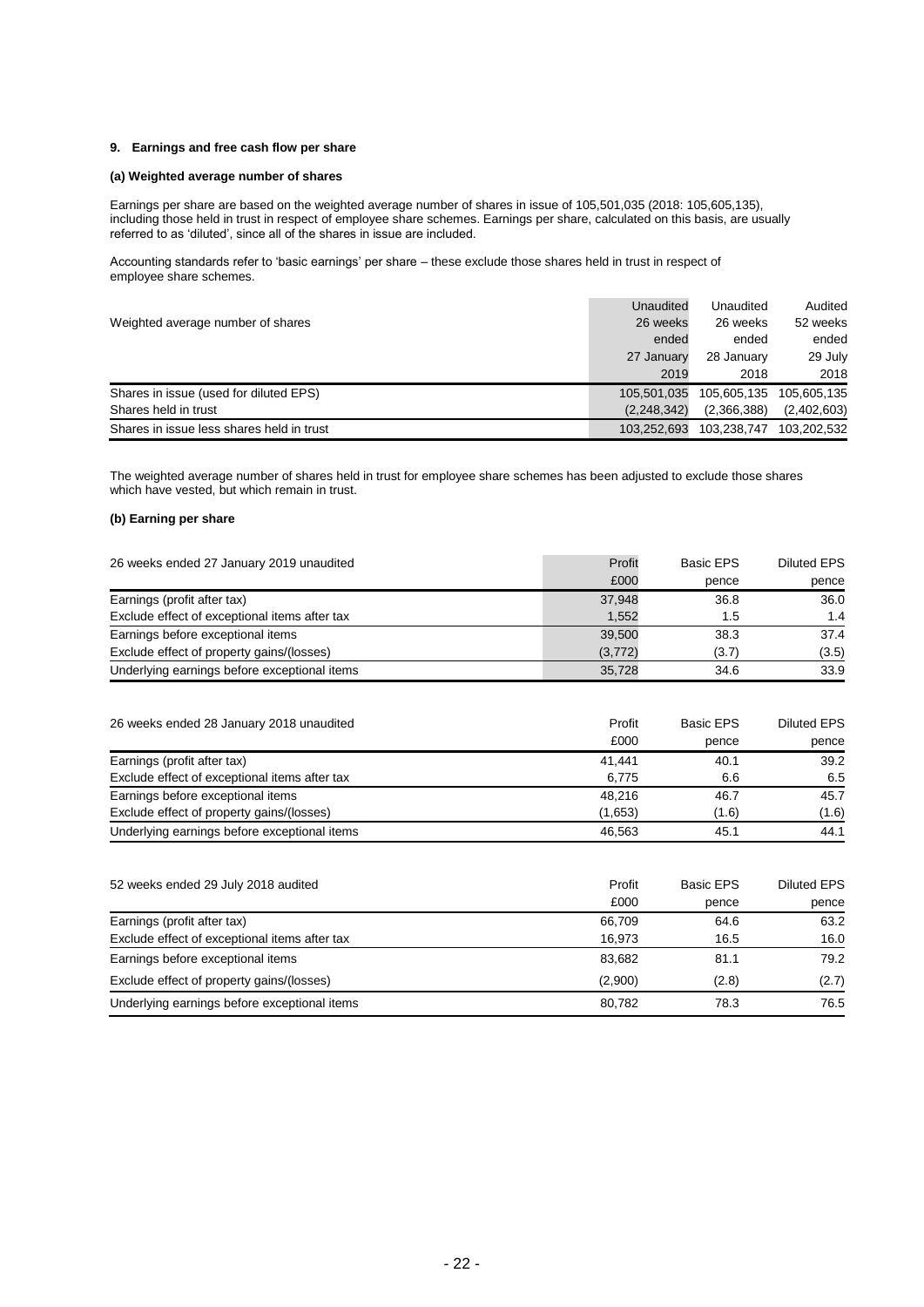# **9. Earnings and free cash flow per share (continued)**

# **(c) Owners' earnings per share**

Owners' earnings measure the earning attributable to shareholders from current activities adjusted for significant non-cash and one-off items. Owners' earnings are calculated as profit before tax, exceptional items, depreciation and amortisation and property gains and losses less reinvestment in current properties and cash tax. Cash tax is defined as the current year current tax charge.

| 26 weeks ended 27 January 2019                             | Owners'   | Basic  | <b>Diluted</b>                   |
|------------------------------------------------------------|-----------|--------|----------------------------------|
|                                                            |           |        | Earnings Owners' EPS Owners' EPS |
|                                                            | £000      | pence  | pence                            |
| Profit before tax and exceptional items (income statement) | 50,276    | 48.7   | 47.7                             |
| Exclude depreciation and amortisation (note 5)             | 40,868    | 39.6   | 38.7                             |
| Less reinvestment in current properties                    | (24, 919) | (24.1) | (23.6)                           |
| Exclude property gains and losses (note 6)                 | (3,772)   | (3.7)  | (3.6)                            |
| Less cash tax (note 8)                                     | (11, 802) | (11.4) | (11.2)                           |
| Owners' earnings                                           | 50,651    | 49.1   | 48.0                             |
| 26 weeks ended 28 January 2018                             | Owners'   | Basic  | <b>Diluted</b>                   |
|                                                            |           |        | Earnings Owners' EPS Owners' EPS |
|                                                            | £000      | pence  | pence                            |
| Profit before tax and exceptional items (income statement) | 62,001    | 60.1   | 58.7                             |
| Exclude depreciation and amortisation (note 5)             | 38.460    | 37.3   | 36.4                             |
| Less reinvestment in current properties                    | (35,091)  | (34.0) | (33.2)                           |
| Exclude property gains and losses (note 6)                 | (1,653)   | (1.7)  | (1.6)                            |
| Less cash tax (note 8)                                     | (13, 645) | (13.2) | (12.9)                           |
| Owners' earnings                                           | 50,072    | 48.5   | 47.4                             |
| 52 weeks ended 29 July 2018                                | Owners'   | Basic  | <b>Diluted</b>                   |
|                                                            |           |        | Earnings Owners' EPS Owners' EPS |
|                                                            | £000      | pence  | pence                            |
| Profit before tax and exceptional items (income statement) | 107,249   | 103.9  | 101.6                            |
| Exclude depreciation and amortisation (note 5)             | 79,305    | 76.8   | 75.1                             |
| Less cash reinvestment in current properties               | (64, 665) | (62.7) | (61.2)                           |
| Exclude property gains and losses (note 6)                 | (2,900)   | (2.8)  | (2.7)                            |
| Less cash tax (note 8)                                     | (24, 466) | (23.6) | (23.3)                           |
| Owners' earnings                                           | 94,523    | 91.6   | 89.5                             |

The diluted owners' earnings per share increased by 1.3% (year end 2018: increased by 14.5%).

| Analysis of additions by type             | Unaudited  | Unaudited  | Audited  |
|-------------------------------------------|------------|------------|----------|
|                                           | 26 weeks   | 26 weeks   | 52 weeks |
|                                           | ended      | ended      | ended    |
|                                           | 27 January | 28 January | 29 July  |
|                                           | 2019       | 2018       | 2018     |
| Reinvestment in existing pubs             | 24.919     | 35.091     | 64,665   |
| Investment in new pubs and pub extensions | 14,841     | 18.803     | 35,863   |
| Lease premiums                            | 93         |            |          |
| Freehold reversions                       | 55,653     | 7,520      | 9,555    |
|                                           | 95,506     | 61.414     | 110.083  |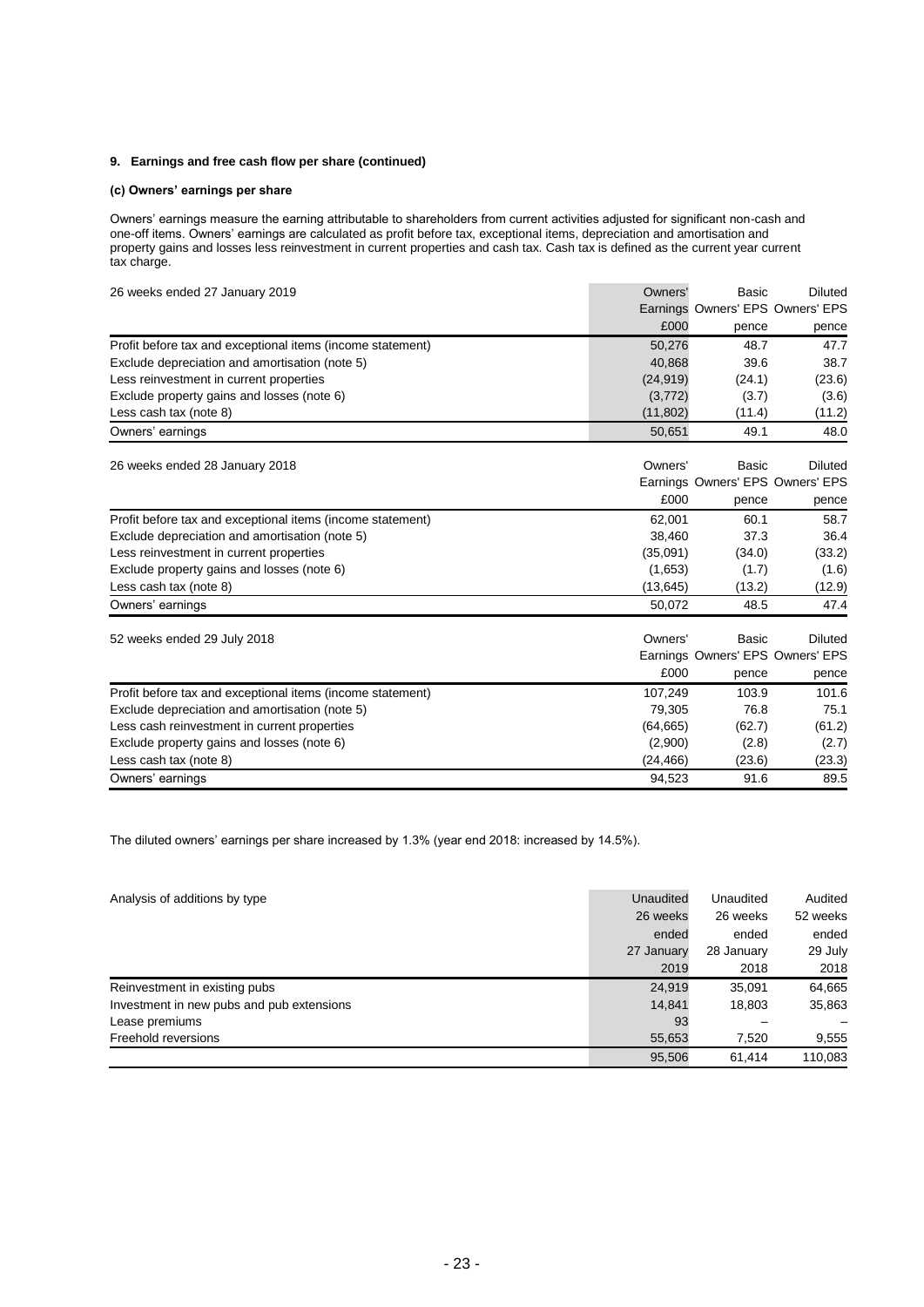# **9. Earnings and free cash flow per share (continued)**

| Analysis of additions by category       | Unaudited  | Unaudited  | Audited  |
|-----------------------------------------|------------|------------|----------|
|                                         | 26 weeks   | 26 weeks   | 52 weeks |
|                                         | ended      | ended      | ended    |
|                                         | 27 January | 28 January | 29 July  |
|                                         | 2019       | 2018       | 2018     |
| Property, plant and equipment (note 11) | 93,032     | 58.894     | 107.011  |
| Intangible assets (note 12)             | 2,381      | 2,520      | 3.072    |
| Other non-current assets (note 14)      | 93         |            |          |
|                                         | 95,506     | 61.414     | 110.083  |

# **(d) Free cash flow per share**

|                                | Free cash<br>flow | Basic free<br>cash flow<br>per share | Diluted free<br>cash flow<br>per share |
|--------------------------------|-------------------|--------------------------------------|----------------------------------------|
|                                | £000              | pence                                | pence                                  |
| 26 weeks ended 27 January 2019 | 71,650            | 69.4                                 | 67.9                                   |
| 26 weeks ended 28 January 2018 | 36.763            | 35.6                                 | 34.8                                   |
| 52 weeks ended 29 July 2018    | 93,357            | 90.5                                 | 88.4                                   |

The calculation of free cash flow per share is based on the net cash generated by business activities and available for investment in new pub developments and extensions to current pubs, after funding interest, corporation tax, loan issue costs, all other reinvestment in pubs open at the start of the period and the purchase of own shares under the employee share-based schemes ('free cash flow'). It is calculated before taking account of proceeds from property disposals, inflows and outflows of financing from outside sources and dividend payments and is based on the weighted average number of shares in issue, including those held in trust in respect of the employee share schemes.

#### **10. Cash generated from operations**

|                                                            | <b>Notes</b>   | Unaudited             | Unaudited | Audited  |
|------------------------------------------------------------|----------------|-----------------------|-----------|----------|
|                                                            |                | 26 weeks              | 26 weeks  | 52 weeks |
|                                                            |                | ended                 | ended     | ended    |
|                                                            |                | 27 January 28 January |           | 29 July  |
|                                                            |                | 2019                  | 2018      | 2018     |
|                                                            |                | £000                  | £000      | £000     |
| Profit for the period                                      |                | 37,948                | 41,441    | 66,709   |
| Adjusted for:                                              |                |                       |           |          |
| Tax                                                        | 8              | 10,677                | 12,904    | 22,289   |
| Share-based charges                                        | 5              | 5,651                 | 5,464     | 11,405   |
| (Profit)/Loss on disposal of property, plant and equipment | 6              | (3,618)               | 2,592     | 3,211    |
| Net onerous lease provision                                | 6              | 523                   | 615       | 5,962    |
| Net impairment charge                                      | $\overline{7}$ | 806                   | 1,131     | 3,588    |
| Interest receivable                                        |                | (26)                  | (27)      | (48)     |
| Interest payable                                           |                | 16,935                | 13,105    | 26,450   |
| Depreciation of property, plant and equipment              | 11             | 36,825                | 34,270    | 70,918   |
| Amortisation of intangible assets                          | 12             | 3,847                 | 3,992     | 7,984    |
| Depreciation on investment properties                      | 13             | 27                    | 28        | 56       |
| Amortisation of other non-current assets                   | 14             | 169                   | 170       | 347      |
| Amortisation of bank loan issue costs                      | 15             | 58                    | 561       | 1,540    |
| Aborted properties costs                                   |                | 407                   | 262       | 541      |
| Net exceptional finance income                             |                |                       |           |          |
|                                                            |                | 110,229               | 116,508   | 220,952  |
| Change in inventories                                      |                | 531                   | 1,044     | (1,725)  |
| Change in receivables                                      |                | (1,206)               | (2,788)   | (1,225)  |
| Change in payables                                         |                | 23,678                | (10,698)  | 10,298   |
| Cash flow from operating activities                        |                | 133,232               | 104,066   | 228,300  |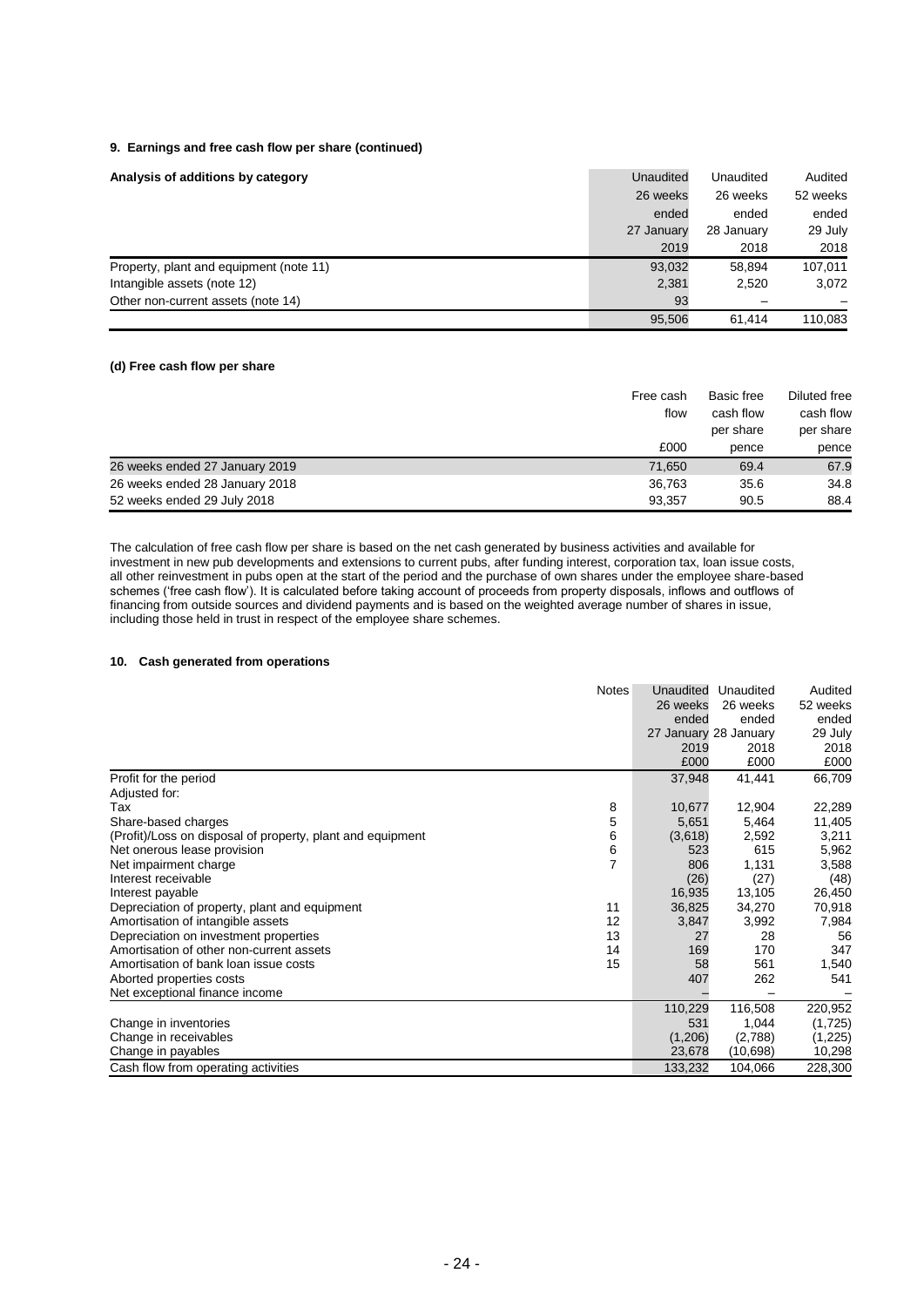# **11. Property, plant and equipment**

|                                          | Freehold and     | Short-           | Equipment,           | Assets                   | Total      |
|------------------------------------------|------------------|------------------|----------------------|--------------------------|------------|
|                                          | long-leasehold   | leasehold        | fixtures             | under                    |            |
|                                          | property<br>£000 | property<br>£000 | and fittings<br>£000 | construction<br>£000     | £000       |
|                                          |                  |                  |                      |                          |            |
| Cost:                                    |                  |                  |                      |                          |            |
| At 30 July 2017                          | 1,066,936        | 361,609          | 561,801              | 67,834                   | 2,058,180  |
| Additions                                | 10,932           | 1,238            | 25,961               | 20,763                   | 58,894     |
| <b>Transfers</b>                         | 16,799           | 981              | 4,211                | (21, 991)                |            |
| Exchange differences                     | (280)            | (52)             | (102)                | (242)                    | (676)      |
| Transfer to held for sale                | (1,506)          | (529)            | (951)                |                          | (2,986)    |
| <b>Disposals</b><br>Reclassification     | (6,798)          | (4, 742)         | (4, 401)             |                          | (15, 941)  |
|                                          | 5,341            | (5, 341)         |                      |                          |            |
| At 28 January 2018                       | 1,091,424        | 353,164          | 586,519              | 66,364                   | 2,097,471  |
| Additions                                | 17,116           | 5,596            | 30,689               | (5,284)                  | 48,117     |
| <b>Transfers</b>                         | 3,876            | 510              | 2,703                | (7,089)                  |            |
| Exchange differences                     | 193              | 36               | 71                   | 211                      | 511        |
| Transfer to held for sale                | (3)              | 529              | 604                  |                          | 1,130      |
| Disposals                                | (2,504)          | (2,902)          | (2,786)              |                          | (8, 192)   |
| Reclassification                         | 773              | (773)            |                      |                          |            |
| At 29 July 2018                          | 1,110,875        | 356,160          | 617,800              | 54,202                   | 2,139,037  |
| Additions                                | 40,278           | 1,602            | 14,438               | 36,714                   | 93,032     |
| <b>Transfers</b>                         | 18,461           | 1,034            | 5,107                | (24, 602)                |            |
| Exchange differences                     | (367)            | (68)             | (137)                | (595)                    | (1, 167)   |
| Transfer to held for sale                | (5, 450)         |                  | (600)                |                          | (6,050)    |
| Disposals                                | (2, 122)         | (1, 975)         | (1,754)              |                          | (5,851)    |
| Reclassification                         | 17,641           | (17, 641)        |                      |                          |            |
| At 27 January 2019                       | 1,179,316        | 339,112          | 634,854              | 65,719                   | 2,219,001  |
|                                          |                  |                  |                      |                          |            |
| Accumulated depreciation and impairment: |                  |                  |                      |                          |            |
| At 30 July 2017                          | (205, 374)       | (179, 793)       | (390, 380)           |                          | (775, 547) |
| Provided during the period               | (8, 185)         | (6, 237)         | (19, 848)            |                          | (34, 270)  |
| Exchange differences                     |                  |                  | (21)                 |                          | (24)       |
| Impairment loss                          | (826)            | (3)<br>(149)     | (156)                | —                        | (1, 131)   |
| Transfer to held for sale                | 1,261            | 529              | 920                  |                          | 2,710      |
| Disposals                                | 2,586            | 4,520            | 4,043                | —                        | 11,149     |
| Reclassification                         | (2,309)          | 2,309            |                      |                          |            |
| At 28 January 2018                       | (212, 847)       | (178, 824)       | (405, 442)           | $\overline{\phantom{0}}$ | (797, 113) |
| Provided during the period               | (8, 243)         | (6, 729)         | (21, 676)            | $\qquad \qquad -$        | (36, 648)  |
| Exchange differences                     | (36)             | (11)             | (88)                 |                          | (135)      |
| Impairment loss                          | (127)            | (1, 367)         | (963)                |                          | (2, 457)   |
| Transfer to held for sale                | (1, 132)         | (529)            | (648)                |                          | (2, 309)   |
| Disposals                                | 489              | 2,744            | 2,465                |                          | 5,698      |
| Reclassification                         | (141)            | 141              |                      |                          |            |
| At 29 July 2018                          | (222, 037)       | (184, 575)       | (426, 352)           |                          | (832, 964) |
| Provided during the period               | (9,058)          | (6,019)          | (21, 748)            |                          | (36, 825)  |
| Exchange differences                     | 39               |                  | 41                   |                          | 80         |
| Impairment loss                          |                  | (545)            | (261)                |                          | (806)      |
| Transfer to held for sale                | 2,067            |                  | 600                  |                          | 2,667      |
| Disposals                                | 1,459            | 2,000            | 1,647                |                          | 5,106      |
| Reclassification                         | (10, 308)        | 10,308           |                      |                          |            |
| At 27 January 2019                       | (237, 838)       | (178, 831)       | (446, 073)           |                          | (862, 742) |
|                                          |                  |                  |                      |                          |            |

| Net book amount at 27 January 2019 | 941.478 | 160.281 | 188.781 | 65.719 | 1.356.259 |
|------------------------------------|---------|---------|---------|--------|-----------|
| Net book amount at 29 July 2018    | 888.838 | 171.585 | 191.448 | 54.202 | 1.306.073 |
| Net book amount at 28 January 2018 | 878.577 | 174.340 | 181.077 | 66.364 | 1.300.358 |
| Net book amount at 30 July 2017    | 861.562 | 181.816 | 171.421 | 67.834 | 1.282.633 |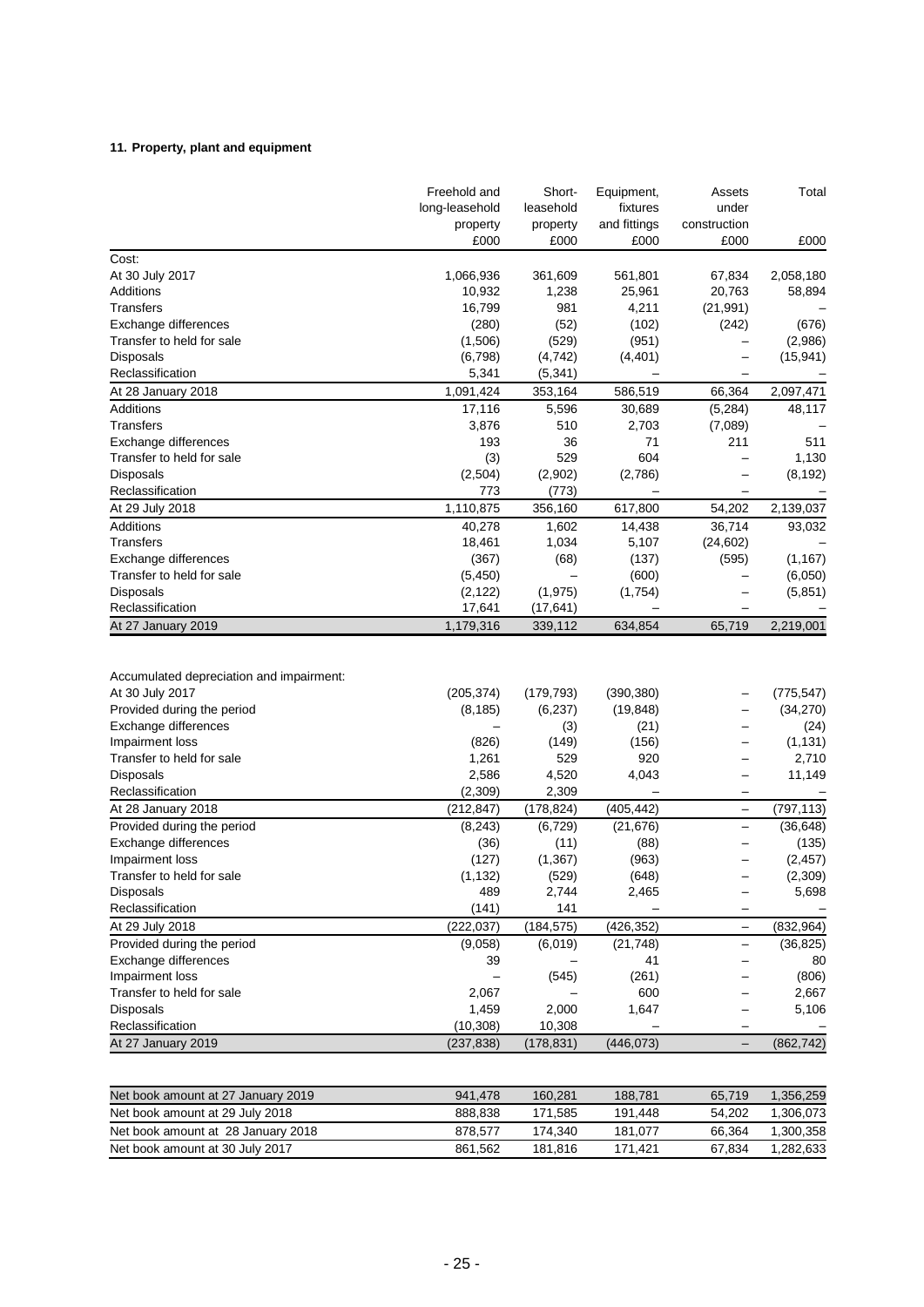# **12. Intangible assets**

|                                          | £000      |
|------------------------------------------|-----------|
| Cost:                                    |           |
| At 30 July 2017                          | 65,674    |
| Additions                                | 2,520     |
| <b>Disposals</b>                         | (2)       |
| At 28 January 2018                       | 68,192    |
| Additions                                | 552       |
| <b>Disposals</b>                         | (1)       |
| At 29 July 2018                          | 68,743    |
| <b>Additions</b>                         | 2,381     |
| At 27 January 2019                       | 71,124    |
| Accumulated depreciation and impairment: |           |
| At 30 July 2017                          | (35,983)  |
| Provided during the period               | (3,992)   |
| Disposals                                | 2         |
| At 28 January 2018                       | (39, 973) |
| Provided during the period               | (3,992)   |
| Disposals                                |           |
| At 29 July 2018                          | (43,964)  |
| Provided during the period               | (3, 847)  |
| At 27 January 2019                       | (47, 811) |
| Net book amount at 27 January 2019       | 23,313    |
| Net book amount at 29 July 2018          | 24,779    |
| Net book amount at 28 January 2018       | 28,219    |
| Net book amount at 30 July 2017          | 29,691    |

The intangible assets relates to computer software and development.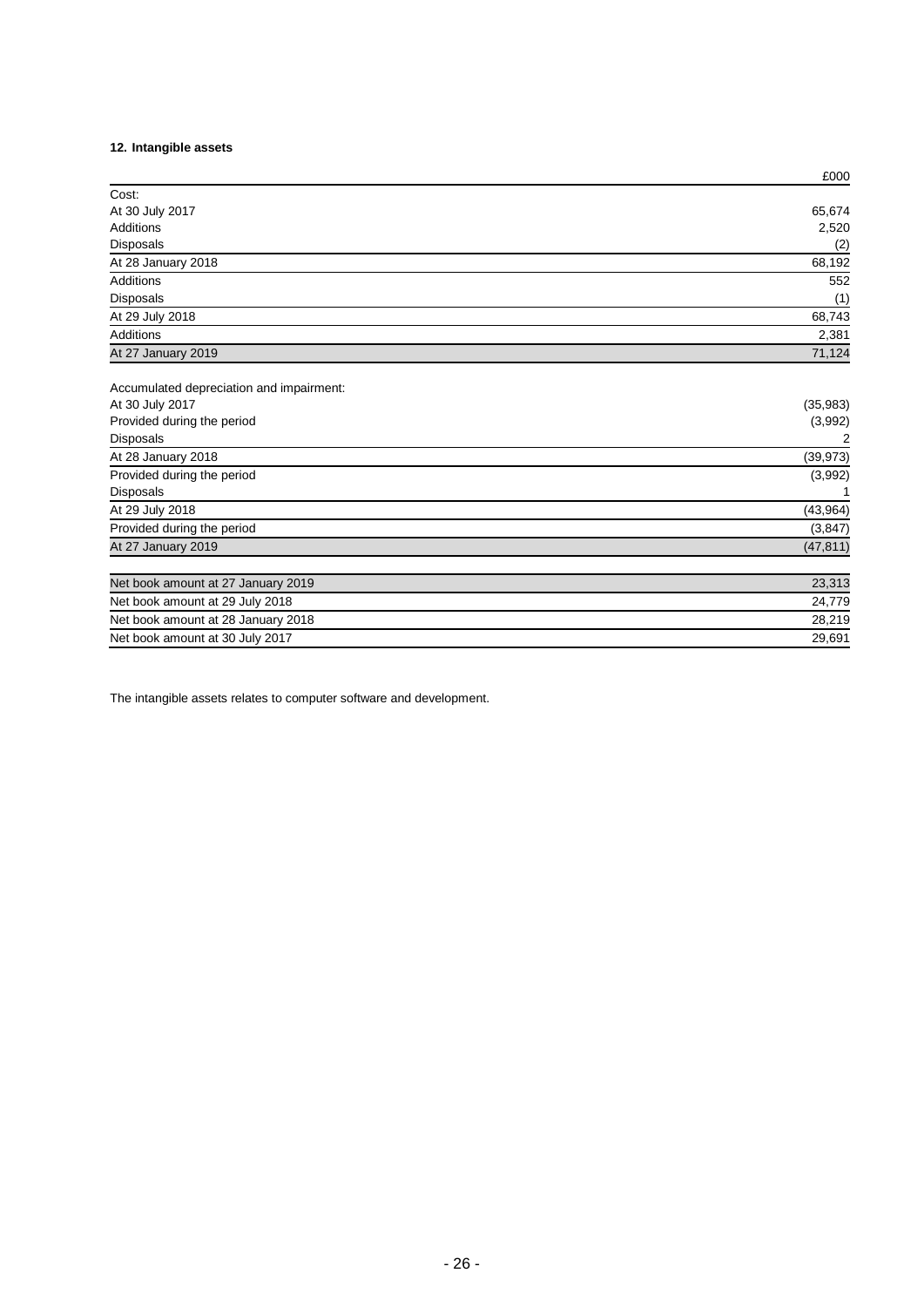# **13. Investment property**

|                    | £000  |
|--------------------|-------|
| Cost:              |       |
| At 30 July 2017    | 7,751 |
| At 28 January 2018 | 7,751 |
| At 29 July 2018    | 7,751 |
| At 27 January 2019 | 7,751 |

Accumulated depreciation and impairment:

| At 30 July 2017                    | (201) |
|------------------------------------|-------|
| Provided during the period         | (28)  |
| At 28 January 2018                 | (229) |
| Provided during the period         | (28)  |
| At 29 July 2018                    | (257) |
| Provided during the period         | (27)  |
| At 27 January 2019                 | (284) |
| Net book amount at 27 January 2019 | 7,467 |
| Net book amount at 29 July 2018    | 7,494 |
| Net book amount at 28 January 2018 | 7,522 |
| Net book amount at 30 July 2017    | 7,550 |

Rental income received in the period from investment properties was £157,000 (2018: £157,000). Operating costs, excluding depreciation, incurred in relation to these properties amounted to £59,000 (2018: £10,000).

In the opinion of the directors, the cost as stated above is equivalent to the fair value of properties.

## **14. Other non-current assets**

|                                          | Lease    |
|------------------------------------------|----------|
|                                          | premiums |
|                                          | £000     |
| Cost:                                    |          |
| At 30 July 2017                          | 12,727   |
| At 28 January 2018                       | 12,727   |
| At 29 July 2018                          | 12,727   |
| Additions                                | 93       |
| At 27 January 2019                       | 12,820   |
| Accumulated depreciation and impairment: |          |
| At 30 July 2017                          | (4, 455) |
| Provided during the period               | (170)    |
| At 28 January 2018                       | (4,625)  |
| Provided during the period               | (177)    |
| At 29 July 2018                          | (4,802)  |
| Provided during the period               | (169)    |
| At 27 January 2019                       | (4, 971) |
| Net book amount at 27 January 2019       | 7,849    |
| Net book amount at 29 July 2018          | 7,925    |
| Net book amount at 28 January 2018       | 8,102    |
| Net book amount at 30 July 2017          | 8,272    |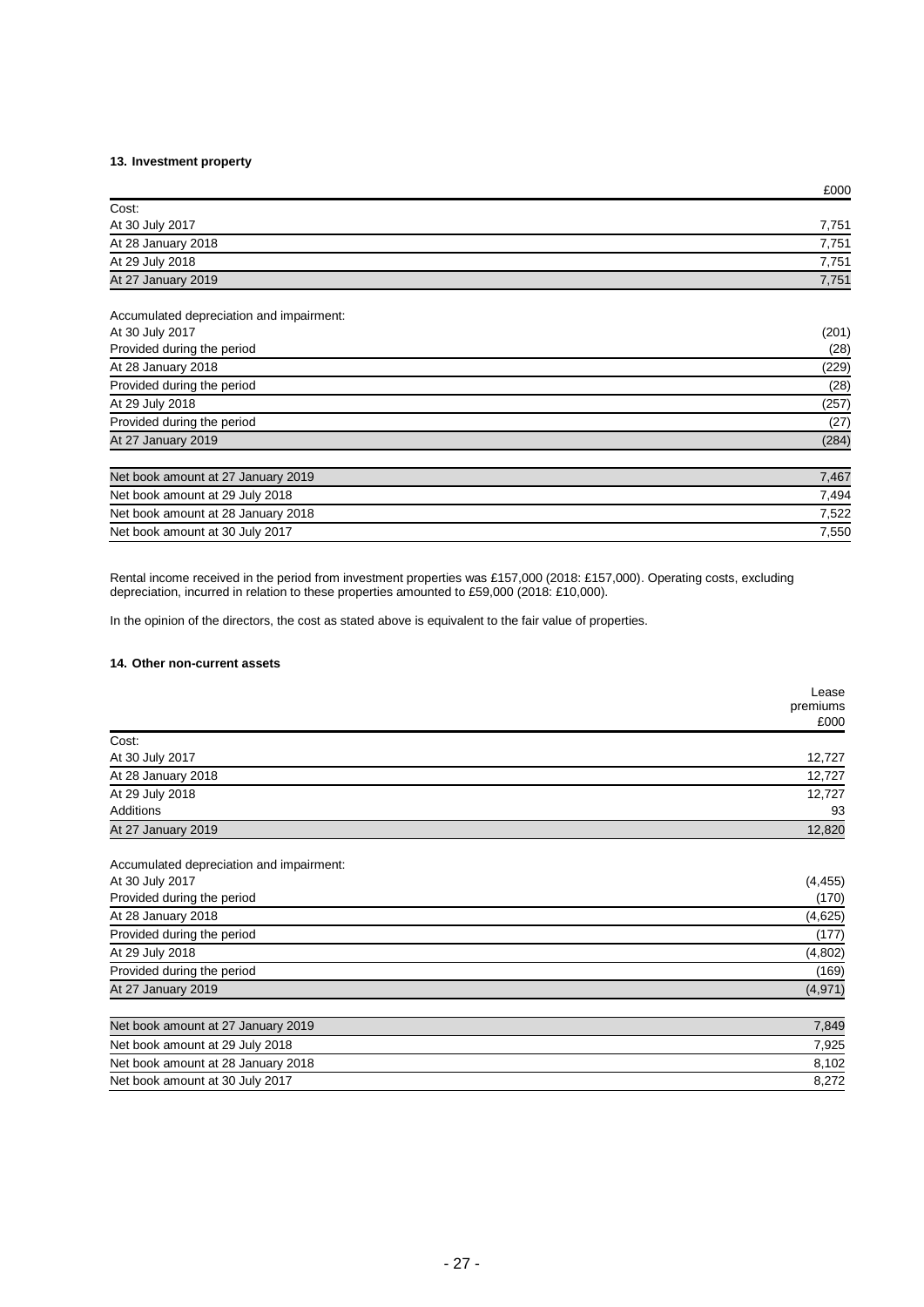# **15. Analysis of change in net debt**

|                                                     | 29 July    | Cash      | Non-cash       | 27 January |
|-----------------------------------------------------|------------|-----------|----------------|------------|
|                                                     | 2018       |           | flows movement | 2019       |
|                                                     | £000       | £000      | £000           | £000       |
| Cash and cash equivalents                           |            |           |                |            |
| Cash in hand                                        | 63,091     | (25, 737) |                | 37,354     |
| Total cash and cash equivalents                     | 63,091     | (25, 737) |                | 37,354     |
| <b>Borrowings</b>                                   |            |           |                |            |
| Bank loans - due before one year                    | (8,804)    | 8,804     |                |            |
| Finance lease creditor - due before one year        |            | (3,207)   |                | (3, 207)   |
| Other loans                                         | (60)       | 60        |                |            |
| Current net borrowings                              | (8,864)    | 5,657     |                | (3,207)    |
| Bank loans - due after one year                     | (779, 999) | 29,999    |                | (750,000)  |
| Finance lease creditor - due after one year         |            | (8,095)   |                | (8,095)    |
| Other loans                                         | (421)      | 462       | (58)           | (17)       |
| Non-current net borrowings                          | (780, 420) | 22,366    | (58)           | (758, 112) |
| Total borrowings                                    | (789,284)  | 28,023    | (58)           | (761, 319) |
| Net debt                                            | (726, 193) | 2,286     | (58)           | (723, 965) |
| Derivatives                                         |            |           |                |            |
| Interest-rate swaps asset - due after one year      | 14,976     |           | (3,556)        | 11,420     |
| Interest-rate swaps liability - due before one year | (160)      |           | 160            |            |
| Interest-rate swap liability - due after one year   | (38, 925)  |           | 3,460          | (35, 465)  |
| Total derivatives                                   | (24, 109)  | —         | 64             | (24, 045)  |
| Net debt after derivatives                          | (750, 302) | 2,286     | 6              | (748, 010) |

#### **16. Fair values**

The table below highlights any differences between the book value and the fair value of financial instruments.

|                                            | <b>Unaudited</b><br>27 January | Unaudited<br>27 January | Unaudited<br>28 January | Unaudited<br>28 January | Audited<br>29 July | Audited<br>29 July |
|--------------------------------------------|--------------------------------|-------------------------|-------------------------|-------------------------|--------------------|--------------------|
|                                            | 2019                           | 2019                    | 2018                    | 2018                    | 2018               | 2018               |
|                                            | Book value                     | Fair value              | Book value              | Fair value              | Book value         | Fair value         |
|                                            | £000                           | £000                    | £000                    | £000                    | £000               | £000               |
| Financial assets at amortised cost         |                                |                         |                         |                         |                    |                    |
| Cash and cash equivalents                  | 37,354                         | 37,354                  | 63,736                  | 63,736                  | 63,091             | 63,091             |
| <b>Receivables</b>                         | 6,528                          | 6,528                   | 6,514                   | 6,514                   | 3,969              | 3,969              |
|                                            | 43,882                         | 43,882                  | 70,250                  | 70,250                  | 67,060             | 67,060             |
| Financial liabilities at amortised cost    |                                |                         |                         |                         |                    |                    |
| Trade and other payables                   | (267, 235)                     | (267, 235)              | (219,061)               | (219,061)               | (231,783)          | (231, 783)         |
| <b>Borrowings</b>                          | (761, 319)                     | (760,750)               | (820, 104)              | (820, 165)              | (789,284)          | (788, 923)         |
|                                            | (1,028,554)                    | (1,027,985)             | (1,039,165)             | (1,039,226)             | (1,021,067)        | (1.020, 706)       |
| Derivatives – cash flow hedges             |                                |                         |                         |                         |                    |                    |
| Non-current interest-rate swap assets      | 11,420                         | 11,420                  | 16,204                  | 16,204                  | 14,976             | 14,976             |
| Current interest-rate swap liabilities     |                                |                         | (3,728)                 | (3,728)                 | (160)              | (160)              |
| Non-current interest-rate swap liabilities | (35, 465)                      | (35, 465)               | (39,271)                | (39,271)                | (38, 925)          | (38,925)           |
|                                            | (24, 045)                      | (24, 045)               | (26,795)                | (26,795)                | (24, 109)          | (24, 109)          |

The fair value of derivatives has been calculated by discounting all future cash flows by the market yield curve at the balance sheet date. The fair value of borrowings has been calculated by discounting the expected future cash flows at the half year end's prevailing interest rates.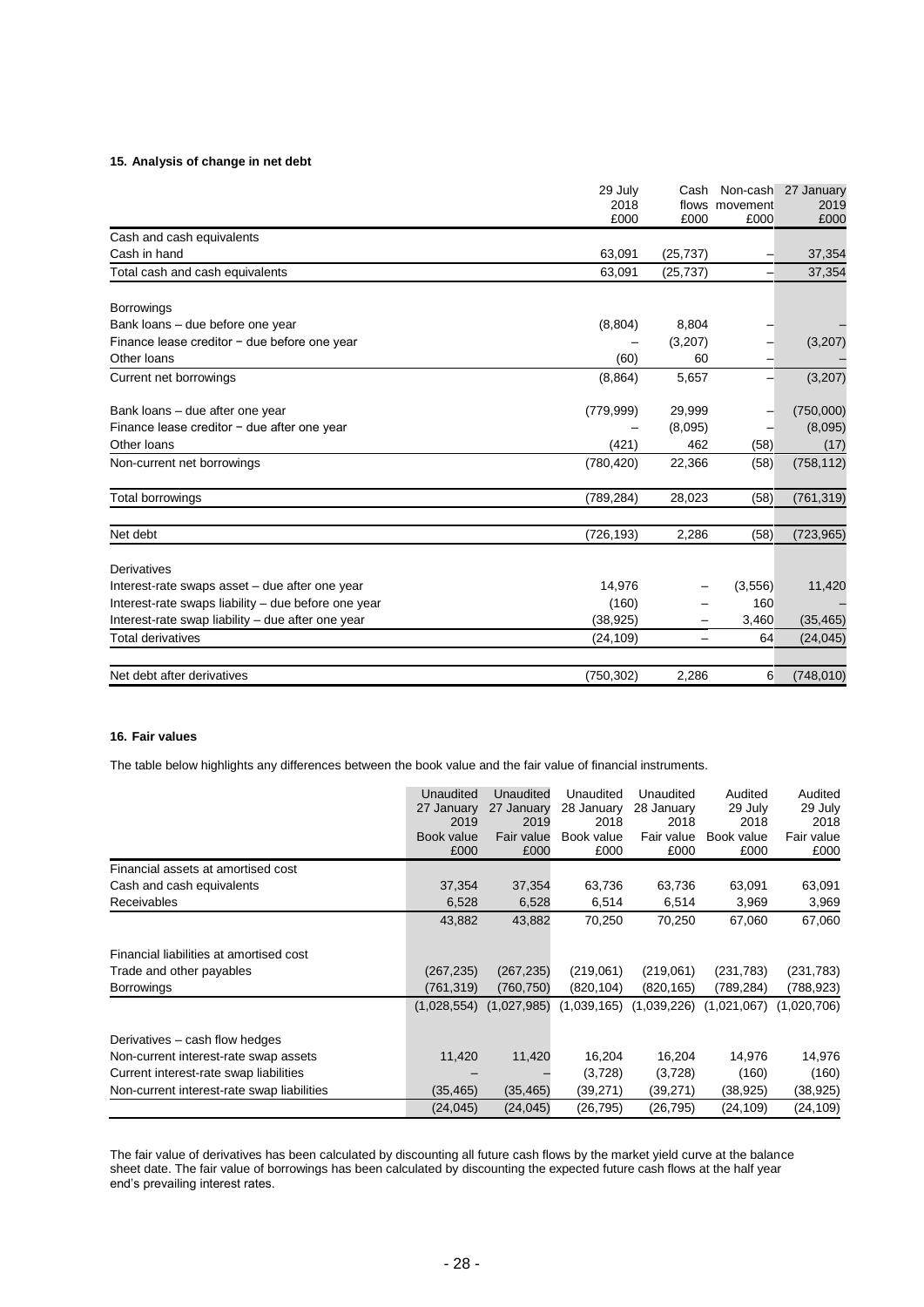# **16. Fair values (continued)**

#### **Interest-rate swaps**

At 27 January 2019, the Company had fixed-rate swaps designated as hedges of floating-rate borrowings. The floating-rate borrowings are interest-bearing borrowings at rates based on LIBOR, fixed for periods of one month.

|                                                   | Change in<br>fair value | Deferred<br>tax | Total   |
|---------------------------------------------------|-------------------------|-----------------|---------|
| Changes in valuation of swaps                     | £000                    | £000            | £000    |
| Fair value at 28 January 2018 (unaudited)         | 26.795                  | (4,556)         | 22.239  |
| Gain taken directly to other comprehensive income | (2,686)                 | 457             | (2,229) |
| Fair value at 29 July 2018 (audited)              | 24.109                  | (4.099)         | 20,010  |
| Gain taken directly to other comprehensive income | (64)                    | 11              | (53)    |
| Fair value at 27 January 2019 (unaudited)         | 24.045                  | (4,088)         | 19.957  |

#### Fair value of financial assets and liabilities

IFRS 7 requires disclosure of fair value measurements by level, using the following fair value measurement hierarchy:

- Quoted prices in active markets for identical assets or liabilities (level 1)<br>In line observable increased prices included in level 1 which are observable
- Inputs other than quoted prices included in level 1 which are observable for the asset or liability, either directly or indirectly (level 2)
- Inputs for the asset or liability which are not based on observable market data (level 3)

The fair value of the interest-rate swaps of £24.0m is considered to be level 2. All other financial assets and liabilities are measured in the balance sheet at amortised cost, and their valuation is also considered to be level 2.

#### **17. Dividends paid and proposed**

|                                    | Unaudited<br>26 weeks<br>ended<br>27 January | Unaudited<br>26 weeks<br>ended<br>28 January | Audited<br>52 weeks<br>ended<br>29 July |
|------------------------------------|----------------------------------------------|----------------------------------------------|-----------------------------------------|
|                                    | 2019<br>£000                                 | 2018<br>£000                                 | 2018<br>£000                            |
| Paid in the period                 |                                              |                                              |                                         |
| 2017 final dividend                |                                              | 8,437                                        | 8,437                                   |
| 2018 interim dividend              |                                              |                                              | 4,218                                   |
| 2018 final dividend                | 8,435                                        |                                              |                                         |
|                                    | 8,435                                        | 8,437                                        | 12,655                                  |
| Dividends in respect of the period |                                              |                                              |                                         |
| Interim dividend                   | 4,215                                        | 4,215                                        | 4,215                                   |
| Final dividend                     |                                              |                                              | 8,428                                   |
|                                    | 4,215                                        | 4,215                                        | 12,643                                  |
|                                    |                                              |                                              |                                         |
| Dividend per share                 | 4p                                           | 4p                                           | 12p                                     |
| Dividend cover                     | 4.5                                          | 4.9                                          | 5.3                                     |

Dividend cover is calculated as profit after tax and exceptional items over dividend paid.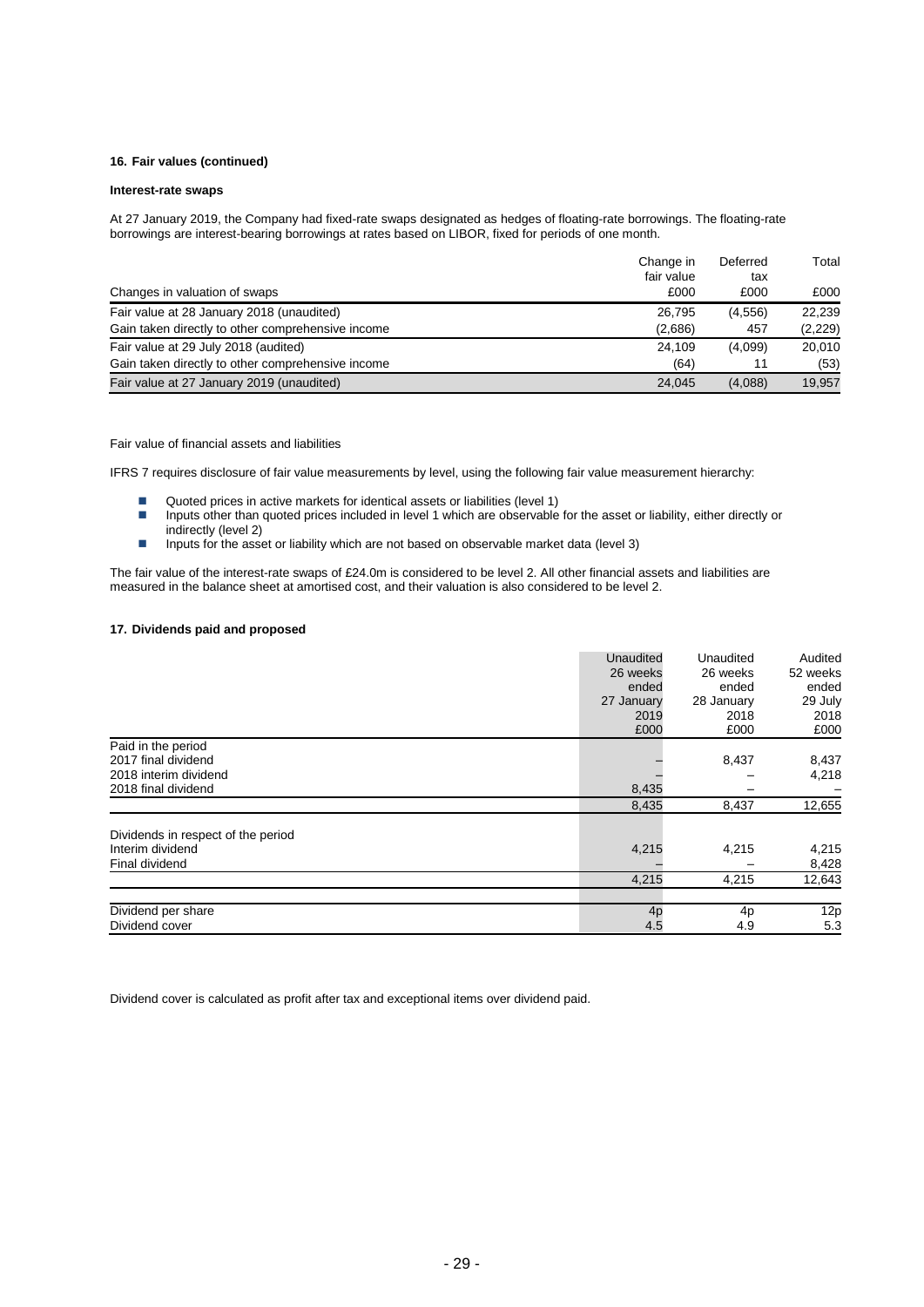#### **18. Share capital**

|                                                | Number of | Share<br>capital |
|------------------------------------------------|-----------|------------------|
|                                                | shares    |                  |
|                                                | 000s      | £000             |
| Balance at 30 July 2017 (audited)              | 108.999   | 2,180            |
| Repurchase of shares                           | (3, 498)  | (70)             |
| Closing balance at 28 January 2018 (unaudited) | 105.501   | 2,110            |
| Balance at 29 July 2018 (audited)              | 105.501   | 2.110            |
| Closing balance at 27 January 2019 (unaudited) | 105.501   | 2,110            |

All issued shares are fully paid.

## **19. Related-party disclosure**

There were no material changes to related-party transactions described in the last annual financial statements. There have been no related-party transactions having a material effect on the Company's financial position or performance in the first half of the current financial year.

# **20. Capital commitments**

The Company had £27.5m of capital commitments for which no provision had been made, in respect of property, plant and equipment, at 27 January 2019 (2018: £28.1m).

The Company has some sites in the property pipeline; however, any legal commitment is contingent on planning and licensing. Therefore, there are no commitments at the balance sheet date, in respect of these sites.

#### **21. Events after the balance sheet date**

There were no significant events after the balance sheet date.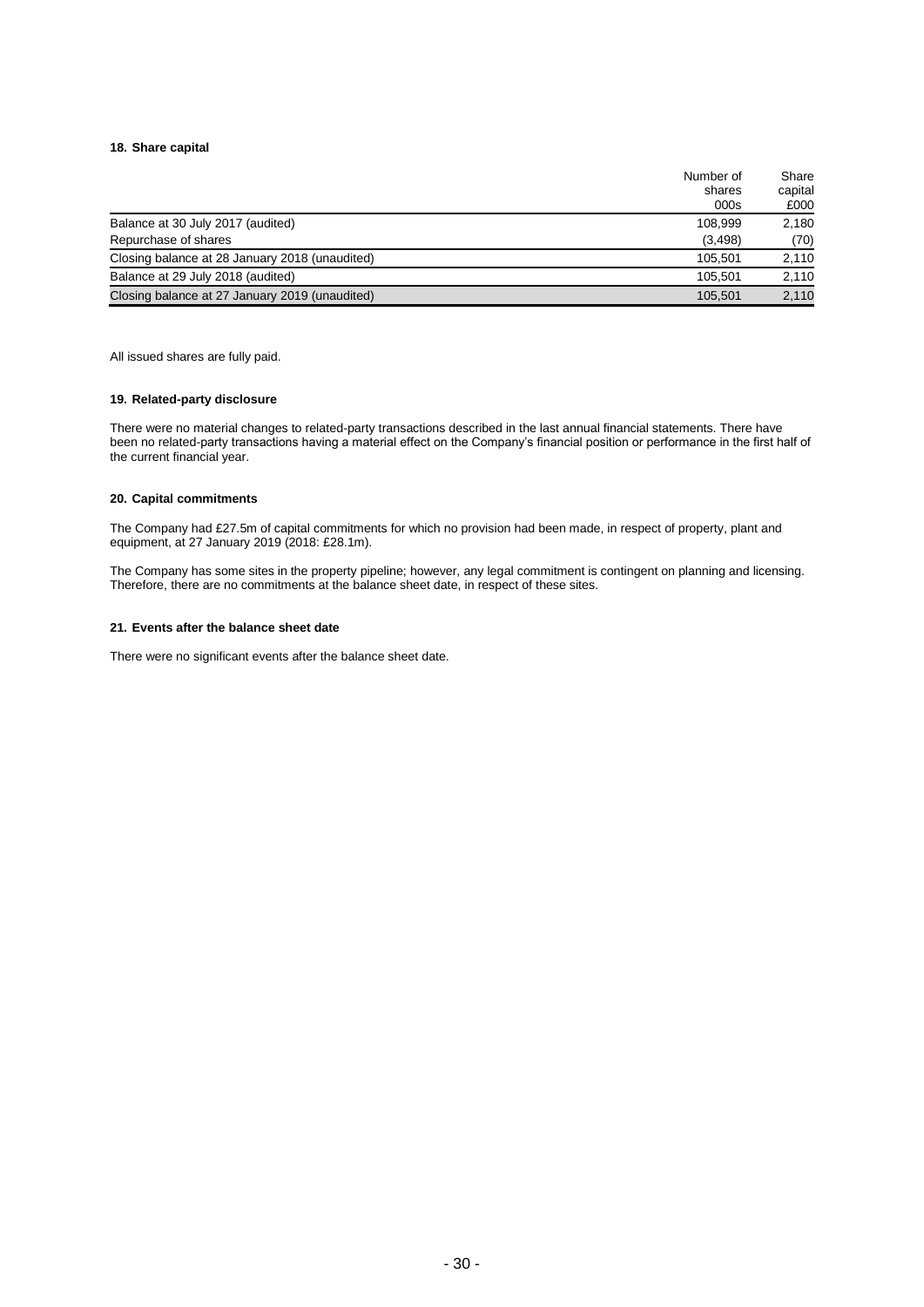# **STATEMENT OF DIRECTORS' RESPONSIBILITIES**

The directors confirm that this condensed interim financial information has been prepared in accordance with IAS 34, as adopted by the European Union, and that the interim management report includes a fair review of the information required by DTR 4.2.7 and DTR 4.2.8, namely:

- an indication of important events which have occurred during the first 26 weeks and their impact on the condensed set of financial statements, plus a description of the changes in principal risks and uncertainties for the remaining 26 weeks of the financial year.
- material related-party transactions in the first 26 weeks and any material changes in the related-party transactions described in the last annual report.

The directors of J D Wetherspoon plc are listed in the J D Wetherspoon annual report for 29 July 2018. A list of current directors is maintained on the J D Wetherspoon plc website: jdwetherspoon.com

By order of the board

**John Hutson**<br> **Ben Whitley**<br> **Director**<br> **Director** Director Director

14 March 2019 14 March 2019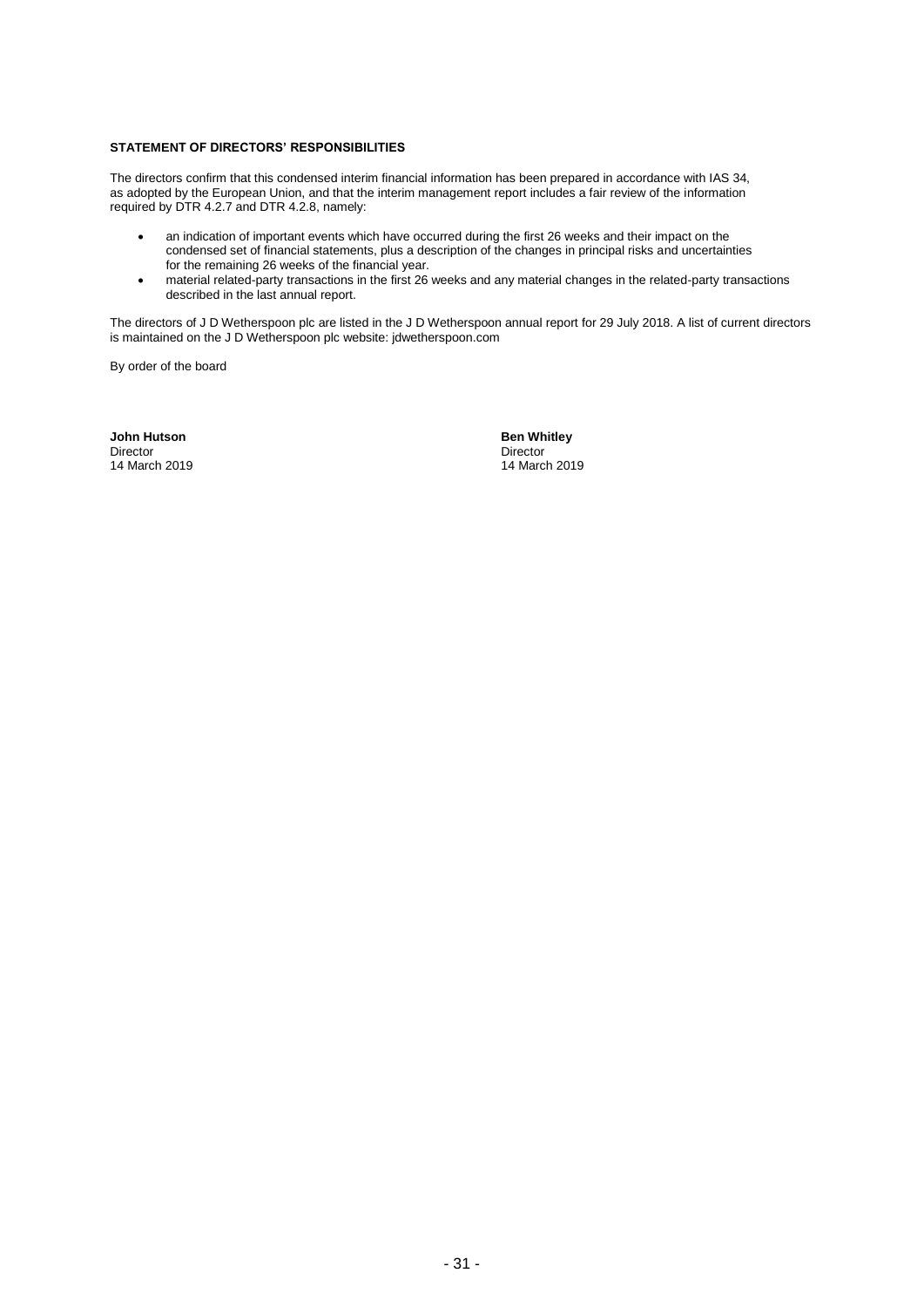## **INDEPENDENT REVIEW REPORT TO J D WETHERSPOON PLC**

#### **Introduction**

We have reviewed the condensed set of financial statements in the half-yearly financial report of J D Wetherspoon plc (the 'Company') for the 26 weeks ended 27th January 2019 which comprises the Income Statement, the Statement of Comprehensive Income, Cash Flow Statement, Balance Sheet, Statement of Changes in Equity and the related notes. We have read the other information contained in the half yearly financial report which comprises the Financial Highlights, Chairman's Statement and Operating Review and considered whether it contains any apparent misstatements or material inconsistencies with the information in the condensed set of financial statements.

#### **Directors' responsibilities**

The half-yearly financial report is the responsibility of, and has been approved by, the directors. The directors are responsible for preparing the half-yearly financial report in accordance with the Disclosure Guidance and Transparency Rules of the United Kingdom's Financial Conduct Authority.

As disclosed in note 2, the annual financial statements of the Company are prepared in accordance with International Financial Reporting Standards as adopted by the European Union. The condensed set of financial statements included in this half-yearly financial report has been prepared in accordance with International Accounting Standard 34, 'Interim Financial Reporting', as adopted by the European Union.

#### **Our responsibility**

Our responsibility is to express a conclusion to the company on the condensed set of financial statements in the half-yearly financial report based on our review.

#### **Scope of review**

We conducted our review in accordance with International Standard on Review Engagements (UK and Ireland) 2410, 'Review of Interim Financial Information Performed by the Independent Auditor of the Entity'. A review of interim financial information consists of making enquiries, primarily of persons responsible for financial and accounting matters, and applying analytical and other review procedures. A review is substantially less in scope than an audit conducted in accordance with International Standards on Auditing (UK) and consequently does not enable us to obtain assurance that we would become aware of all significant matters that might be identified in an audit. Accordingly, we do not express an audit opinion.

#### **Conclusion**

Based on our review, nothing has come to our attention that causes us to believe that the condensed set of financial statements in the half-yearly financial report for the 26 weeks ended 27 January 2019 is not prepared, in all material respects, in accordance with International Accounting Standard 34, 'Interim Financial Reporting', as adopted by the European Union and the Disclosure Guidance and Transparency Rules of the United Kingdom's Financial Conduct Authority.

#### **Use of our report**

This report is made solely to the company, as a body, in accordance with International Standard on Review Engagements (UK and Ireland) 2410, 'Review of Interim Financial Information performed by the Independent Auditor of the Entity'. Our review work has been undertaken so that we might state to the company those matters we are required to state to them in an independent review report and for no other purpose. To the fullest extent permitted by law, we do not accept or assume responsibility to anyone other than the company as a body, for our review work, for this report, or for the conclusion we have formed.

**Grant Thornton UK LLP** Statutory Auditor, Chartered Accountants London 14 March 2019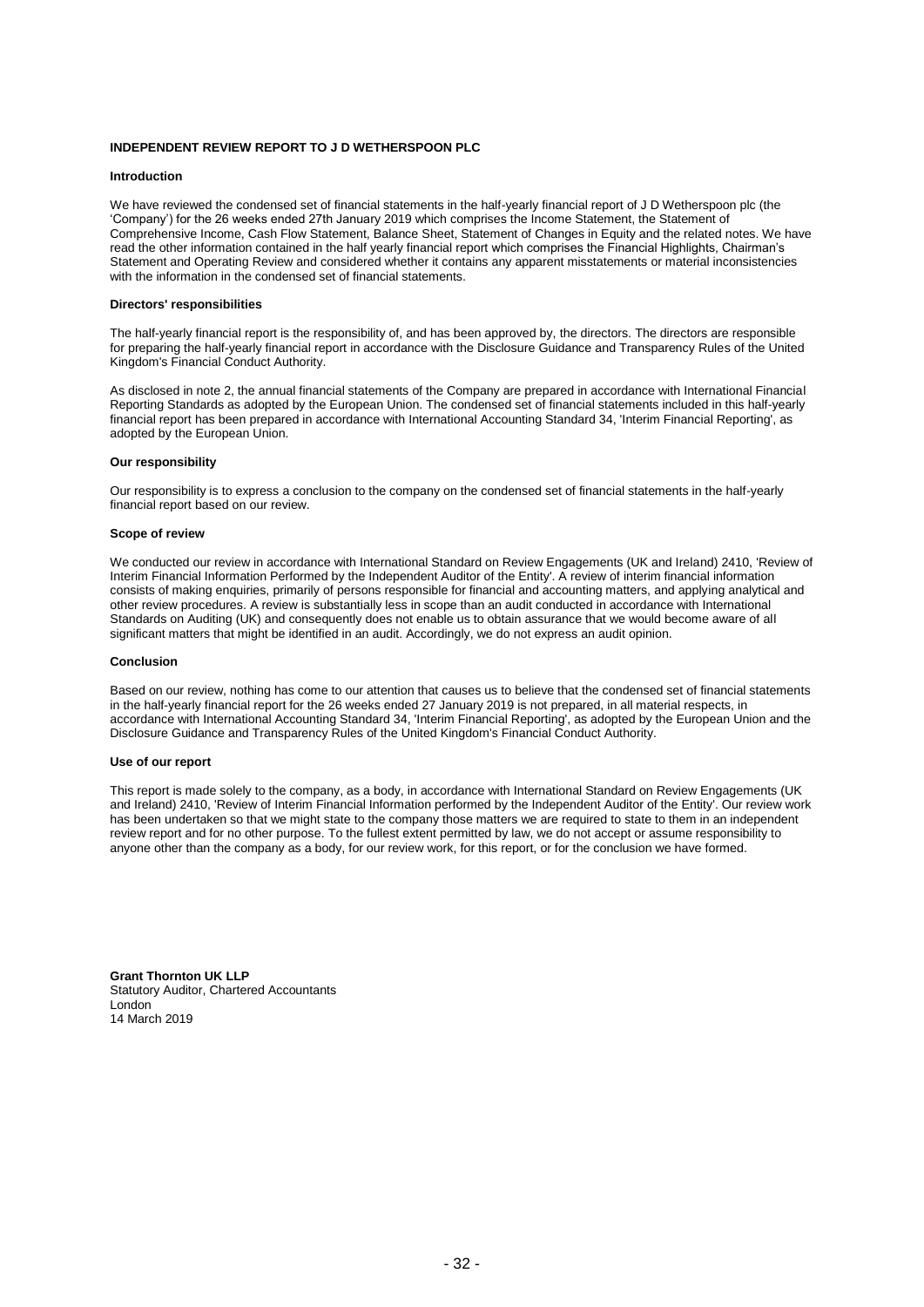# **PUBS OPENED SINCE 30 JULY 2018**

| Name               | <b>Address</b>                                               | Town                          | <b>Postcode</b> | Country |
|--------------------|--------------------------------------------------------------|-------------------------------|-----------------|---------|
| Palladium Electric | 110 High Street                                              | Midsomer Norton,<br>Roadstock | BA3 2DA         | England |
| The Barrel Vault   | Unit 23 St Pancras<br>International Station,<br>Pancras Road | London                        | <b>N1C 4QP</b>  | England |